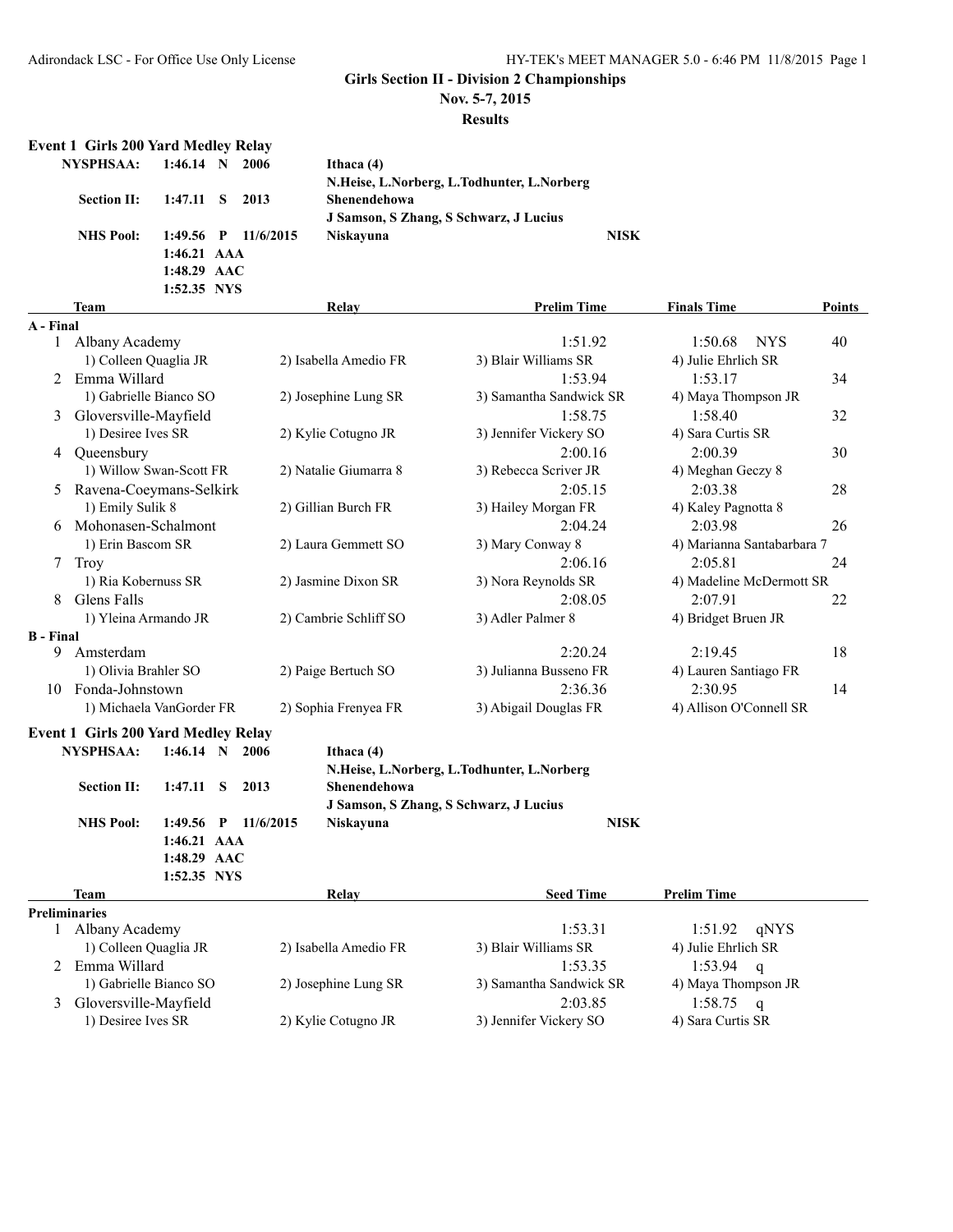**Nov. 5-7, 2015**

|                  | Preliminaries  (Event 1 Girls 200 Yard Medley Relay)                                                                                                                                                      |                                                                               |                        |                            |                |                |
|------------------|-----------------------------------------------------------------------------------------------------------------------------------------------------------------------------------------------------------|-------------------------------------------------------------------------------|------------------------|----------------------------|----------------|----------------|
|                  | Team                                                                                                                                                                                                      | <b>Relay</b>                                                                  | <b>Seed Time</b>       | <b>Prelim Time</b>         |                |                |
| 4                | Queensbury                                                                                                                                                                                                |                                                                               | 1:59.29                | 2:00.16                    | $\mathbf q$    |                |
|                  | 1) Willow Swan-Scott FR                                                                                                                                                                                   | 2) Natalie Giumarra 8                                                         | 3) Rebecca Scriver JR  | 4) Meghan Geczy 8          |                |                |
| 5                | Mohonasen-Schalmont                                                                                                                                                                                       |                                                                               | 1:57.59                | 2:04.24                    | $\mathbf q$    |                |
|                  | 1) Erin Bascom SR                                                                                                                                                                                         | 2) Laura Gemmett SO                                                           | 3) Mary Conway 8       | 4) Marianna Santabarbara 7 |                |                |
| 6                | Ravena-Coeymans-Selkirk                                                                                                                                                                                   |                                                                               | 2:06.12                | 2:05.15                    | $\mathbf{q}$   |                |
|                  | 1) Emily Sulik 8                                                                                                                                                                                          | 2) Gillian Burch FR                                                           | 3) Hailey Morgan FR    | 4) Kaley Pagnotta 8        |                |                |
| 7                | Troy                                                                                                                                                                                                      |                                                                               | 2:07.52                | 2:06.16                    | $\mathbf{q}$   |                |
|                  | 1) Ria Kobernuss SR                                                                                                                                                                                       | 2) Jasmine Dixon SR                                                           | 3) Nora Reynolds SR    | 4) Madeline McDermott SR   |                |                |
| 8                | Glens Falls                                                                                                                                                                                               |                                                                               | 2:04.41                | 2:08.05                    | $\mathbf q$    |                |
|                  | 1) Yleina Armando JR                                                                                                                                                                                      | 2) Cambrie Schliff SO                                                         | 3) Adler Palmer 8      | 4) Bridget Bruen JR        |                |                |
| 9                | Amsterdam                                                                                                                                                                                                 |                                                                               | 2:24.98                | 2:20.24                    | $\mathbf{q}$   |                |
|                  | 1) Olivia Brahler SO                                                                                                                                                                                      | 2) Paige Bertuch SO                                                           | 3) Julianna Busseno FR | 4) Lauren Santiago FR      |                |                |
|                  | 10 Fonda-Johnstown                                                                                                                                                                                        |                                                                               | 2:05.89                | 2:36.36                    | $\mathbf q$    |                |
|                  | 1) Michaela VanGorder FR                                                                                                                                                                                  | 2) Sophia Frenyea FR                                                          | 3) Abigail Douglas FR  | 4) Allison O'Connell SR    |                |                |
|                  | <b>Event 2 Girls 200 Yard Freestyle</b><br><b>NYSPHSAA:</b><br>1:48.30<br>N<br>S<br><b>Section II:</b><br>1:48.30<br>1:52.69 P 9/15/2012<br><b>NHS Pool:</b><br>1:49.43 AAA<br>1:51.24 AAC<br>1:57.24 NYS | 2012<br>Kina Zhou - Niskayuna<br>2012<br><b>Kina Zhou</b><br><b>Kina Zhou</b> | <b>NISK</b>            | Niskayuna (2)<br>Niskayuna |                |                |
|                  | 2:32.00 D2<br><b>Name</b>                                                                                                                                                                                 | Yr School                                                                     | <b>Prelim Time</b>     | <b>Finals Time</b>         |                | <b>Points</b>  |
| A - Final        |                                                                                                                                                                                                           |                                                                               |                        |                            |                |                |
| 1                | Alexandra Dixon                                                                                                                                                                                           | SO Mohonasen-Schalmont                                                        | 1:58.23                | 1:56.17                    | <b>NYS</b>     | 20             |
| 2                | Alana Duvall                                                                                                                                                                                              | SO Queensbury                                                                 | 1:58.81                | 1:57.29                    | D2             | 17             |
| 3                | Cecilia Eisenhardt                                                                                                                                                                                        | SO Albany Academy                                                             | 1:57.62                | 1:57.88                    | D2             | 16             |
| 4                | Gabrielle Bianco                                                                                                                                                                                          | SO Emma Willard                                                               | 2:00.47                | 2:00.46                    | D <sub>2</sub> | 15             |
| 5                | Mary Conway                                                                                                                                                                                               | 8 Mohonasen-Schalmont                                                         | 1:59.95                | 2:04.57                    | D <sub>2</sub> | 14             |
| 6                | Erica Wagner                                                                                                                                                                                              | SR Fonda-Johnstown                                                            | 2:05.75                | 2:05.64                    | D2             | 13             |
| 7                | <b>Emily Broder</b>                                                                                                                                                                                       | SR Albany Academy                                                             | 2:06.52                | 2:05.90                    | D2             | 12             |
| 8                | Nora Reynolds                                                                                                                                                                                             | SR Troy                                                                       | 2:04.77                | 2:06.36                    | D <sub>2</sub> | 11             |
| <b>B</b> - Final |                                                                                                                                                                                                           |                                                                               |                        |                            |                |                |
| 9                | Genevieve Anderson                                                                                                                                                                                        | FR Albany Academy                                                             | 2:08.69                | 2:07.83                    | D <sub>2</sub> | 9              |
| 10               | Reaghan Reynolds                                                                                                                                                                                          | FR Mohonasen-Schalmont                                                        | 2:13.99                | 2:08.48                    | D2             | 7              |
| 11               | Natalie Giumarra                                                                                                                                                                                          | Queensbury<br>8                                                               | 2:09.17                | 2:09.61                    | D <sub>2</sub> | 6              |
| 12               | Sophia Reitich                                                                                                                                                                                            | JR Emma Willard                                                               | 2:10.66                | 2:12.03                    | D <sub>2</sub> | 5              |
| 13               | Madeline McDermott                                                                                                                                                                                        | SR Troy                                                                       | 2:12.49                | 2:12.17                    | D <sub>2</sub> | $\overline{4}$ |
| 14               | Reagan Rath                                                                                                                                                                                               | 8 Glens Falls                                                                 | 2:15.30                | 2:15.10                    | D <sub>2</sub> | $\mathfrak{Z}$ |
| 15               | Abigail Nguyen                                                                                                                                                                                            | SO Emma Willard                                                               | 2:17.81                | 2:17.27                    | D2             | $\overline{c}$ |
| 16               | Isabelle Willis                                                                                                                                                                                           | FR Gloversville-Mayfield                                                      | 2:17.90                | 2:19.55                    | D2             | $\mathbf{1}$   |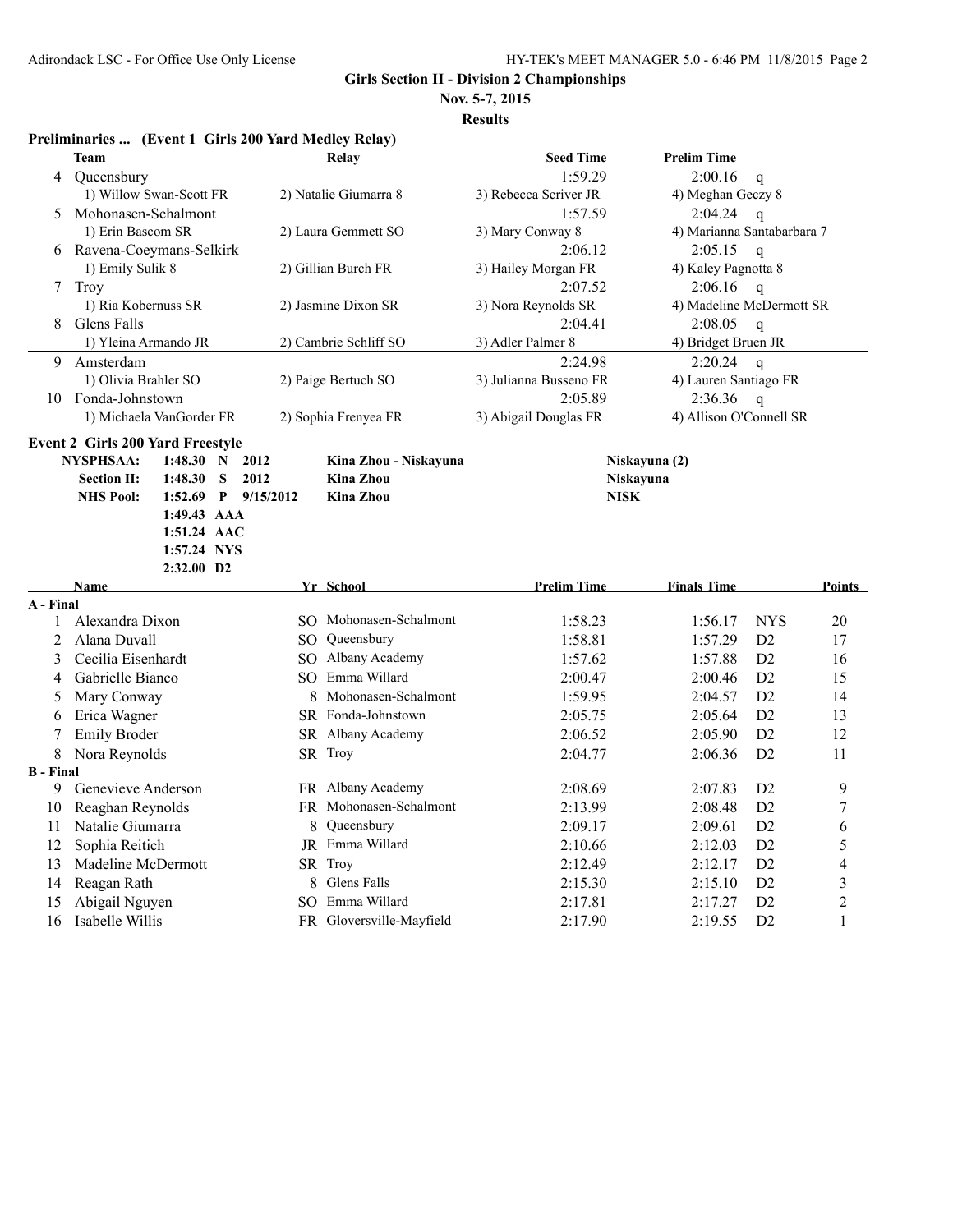**Nov. 5-7, 2015**

|                      | <b>Event 2 Girls 200 Yard Freestyle</b>                                             |             |              |                 |                          |                    |                         |                 |        |
|----------------------|-------------------------------------------------------------------------------------|-------------|--------------|-----------------|--------------------------|--------------------|-------------------------|-----------------|--------|
|                      | <b>NYSPHSAA:</b><br>1:48.30 N<br>2012<br><b>Section II:</b><br>1:48.30<br>S<br>2012 |             |              |                 | Kina Zhou - Niskayuna    |                    | Niskayuna (2)           |                 |        |
|                      |                                                                                     |             |              |                 | <b>Kina Zhou</b>         | Niskayuna          |                         |                 |        |
|                      | <b>NHS Pool:</b>                                                                    | 1:52.69     | $\mathbf{P}$ | 9/15/2012       | <b>Kina Zhou</b>         | <b>NISK</b>        |                         |                 |        |
|                      |                                                                                     | 1:49.43 AAA |              |                 |                          |                    |                         |                 |        |
|                      |                                                                                     | 1:51.24 AAC |              |                 |                          |                    |                         |                 |        |
|                      |                                                                                     | 1:57.24 NYS |              |                 |                          |                    |                         |                 |        |
|                      |                                                                                     | 2:32.00 D2  |              |                 |                          | <b>Seed Time</b>   | <b>Prelim Time</b>      |                 |        |
| <b>Preliminaries</b> | Name                                                                                |             |              |                 | Yr School                |                    |                         |                 |        |
| 1                    | Cecilia Eisenhardt                                                                  |             |              |                 | SO Albany Academy        | 1:59.59            | 1:57.62                 | qD2             |        |
| 2                    | Alexandra Dixon                                                                     |             |              |                 | SO Mohonasen-Schalmont   | 1:55.25            | 1:58.23                 | qD2             |        |
| 3                    | Alana Duvall                                                                        |             |              |                 | SO Queensbury            | 1:57.48            | 1:58.81                 | qD2             |        |
| 4                    | Mary Conway                                                                         |             |              | 8               | Mohonasen-Schalmont      | 2:02.44            | 1:59.95                 | qD2             |        |
| 5                    | Gabrielle Bianco                                                                    |             |              | SO.             | Emma Willard             | 2:00.46            | 2:00.47                 | qD2             |        |
| 6                    | Nora Reynolds                                                                       |             |              |                 | SR Troy                  | 2:12.50            | 2:04.77                 | qD2             |        |
|                      | Erica Wagner                                                                        |             |              |                 | SR Fonda-Johnstown       | 2:09.93            | 2:05.75                 | qD2             |        |
| 8                    | <b>Emily Broder</b>                                                                 |             |              |                 | SR Albany Academy        | 2:08.41            | 2:06.52                 | qD2             |        |
| 9                    | Genevieve Anderson                                                                  |             |              |                 | FR Albany Academy        | 2:13.89            | 2:08.69                 | qD2             |        |
| 10                   | Natalie Giumarra                                                                    |             |              | 8               | Queensbury               | 2:12.03            | 2:09.17                 | qD <sub>2</sub> |        |
| 11                   | Sophia Reitich                                                                      |             |              | JR              | Emma Willard             | 2:13.38            | 2:10.66                 | qD2             |        |
| 12                   | Madeline McDermott                                                                  |             |              |                 | SR Troy                  | 2:18.59            | 2:12.49                 | qD2             |        |
| 13                   | Reaghan Reynolds                                                                    |             |              |                 | FR Mohonasen-Schalmont   | 2:11.56            | 2:13.99                 | qD2             |        |
| 14                   | Reagan Rath                                                                         |             |              | 8               | Glens Falls              | 2:20.86            | 2:15.30                 | qD2             |        |
| 15                   | Abigail Nguyen                                                                      |             |              |                 | SO Emma Willard          | 2:18.59            | 2:17.81                 | qD2             |        |
| 16                   | Isabelle Willis                                                                     |             |              |                 | FR Gloversville-Mayfield | 2:23.66            | 2:17.90                 | qD2             |        |
| 17                   | Kristin Van Anden                                                                   |             |              |                 | SR Queensbury            | 2:17.77            | 2:19.70                 | D2              |        |
| 18                   | Taylor Wadsworth                                                                    |             |              |                 | JR Gloversville-Mayfield | 2:24.02            | 2:20.04                 | D2              |        |
| 19                   | Marianna Santabarbara                                                               |             |              |                 | 7 Mohonasen-Schalmont    | 2:19.94            | 2:20.69                 | D2              |        |
| 20                   | Ellen Harvey                                                                        |             |              |                 | SR Albany Academy        | 2:22.95            | 2:21.32                 | D <sub>2</sub>  |        |
| 21                   | Sophia Frenyea                                                                      |             |              |                 | FR Fonda-Johnstown       | 2:25.22            | 2:22.85                 | D <sub>2</sub>  |        |
| 22                   | Abigail Vogel                                                                       |             |              | JR              | Emma Willard             | 2:25.43            | 2:23.00                 | D <sub>2</sub>  |        |
| 23                   | <b>Lily Brooks</b>                                                                  |             |              |                 | JR Glens Falls           | 2:31.56            | 2:23.07                 | D <sub>2</sub>  |        |
| 24                   | Madison Maier                                                                       |             |              | 8               | Glens Falls              | 2:29.84            | 2:23.50                 | D <sub>2</sub>  |        |
| 25                   | Kayla Keddy                                                                         |             |              |                 | FR Queensbury            | 2:23.88            | 2:25.47                 | D <sub>2</sub>  |        |
| 26                   | Abby Siver                                                                          |             |              | JR.             | Glens Falls              | 2:26.90            | 2:27.29                 | D <sub>2</sub>  |        |
| 27                   | Alex Vincent                                                                        |             |              |                 | JR Gloversville-Mayfield | 2:31.16            | 2:29.41                 | D2              |        |
|                      | Tessa Conti                                                                         |             |              |                 | SO Amsterdam             | 2:28.14            | DQ                      |                 |        |
|                      | Event 3 Girls 200 Yard IM                                                           |             |              |                 |                          |                    |                         |                 |        |
|                      | <b>NYSPHSAA:</b>                                                                    | 1:58.29     | $\mathbf N$  | 2005            | Julia Smit - Mt. Sinai   |                    | <b>Mount Sinai (11)</b> |                 |        |
|                      | <b>Section II:</b>                                                                  | 2:03.25     | S            | 1990            | <b>Richelle Depold</b>   |                    | <b>Scotia-Glenville</b> |                 |        |
|                      | <b>NHS Pool:</b>                                                                    | 2:05.86     |              | $P = 11/6/2015$ | Maggie Wyngowski         | <b>NISK</b>        |                         |                 |        |
|                      |                                                                                     | 2:03.03 AAA |              |                 |                          |                    |                         |                 |        |
|                      |                                                                                     | 2:05.27 AAC |              |                 |                          |                    |                         |                 |        |
|                      |                                                                                     | 2:12.84 NYS |              |                 |                          |                    |                         |                 |        |
|                      |                                                                                     | 2:51.00 D2  |              |                 |                          |                    |                         |                 |        |
|                      | Name                                                                                |             |              |                 | Yr School                | <b>Prelim Time</b> | <b>Finals Time</b>      |                 | Points |
| A - Final            |                                                                                     |             |              |                 |                          |                    |                         |                 |        |
| 1                    | Rebecca Nelson                                                                      |             |              |                 | SR Mohonasen-Schalmont   | 2:09.36            | 2:10.73                 | <b>NYS</b>      | 20     |
| 2                    | Mia Cote                                                                            |             |              |                 | JR Glens Falls           | 2:13.97            | 2:13.19                 | D <sub>2</sub>  | 17     |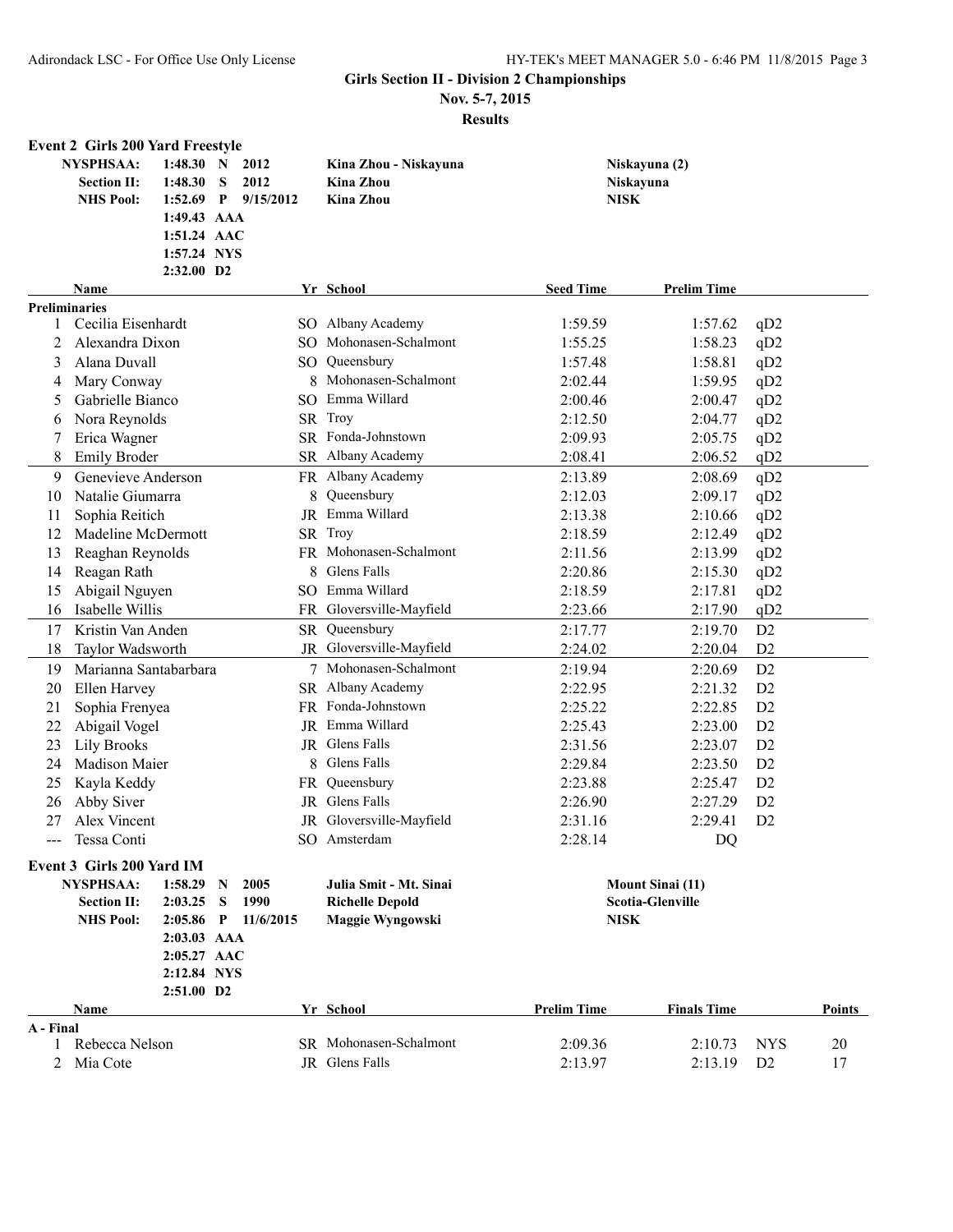#### **Nov. 5-7, 2015**

**Results**

# **A - Final ... (Event 3 Girls 200 Yard IM)**

|                  | <b>Name</b>                   |                | Yr School                  | <b>Prelim Time</b> | <b>Finals Time</b>      |                 | <b>Points</b>            |
|------------------|-------------------------------|----------------|----------------------------|--------------------|-------------------------|-----------------|--------------------------|
| 3                | Gillian Burch                 |                | FR Ravena-Coeymans-Selkirk | 2:13.76            | 2:14.12                 | D <sub>2</sub>  | 16                       |
| 4                | Samantha Sandwick             |                | SR Emma Willard            | 2:19.26            | 2:18.04                 | D <sub>2</sub>  | 15                       |
| 5                | Chloe Derosia                 |                | FR Albany Academy          | 2:21.46            | 2:19.65                 | D2              | 14                       |
| 6                | Cecelia Mowrey                |                | JR Fonda-Johnstown         | 2:20.18            | 2:22.04                 | D2              | 13                       |
|                  | Liv Eisenhardt                | 8              | Albany Academy             | 2:22.16            | 2:23.00                 | D2              | 12                       |
| 8                | Lauren Benson                 | 8              | Albany Academy             | 2:29.03            | 2:28.38                 | D2              | 11                       |
| <b>B</b> - Final |                               |                |                            |                    |                         |                 |                          |
|                  | 9 Emily Sulik                 |                | 8 Ravena-Coeymans-Selkirk  | 2:31.15            | 2:32.59                 | D2              | 9                        |
| 10               | Nicole March                  |                | SR Mohonasen-Schalmont     | 2:34.69            | 2:35.13                 | D2              | $\overline{7}$           |
| 11               | Gabrielle Swider              |                | FR Troy                    | 2:37.66            | 2:35.28                 | D <sub>2</sub>  | 6                        |
| 12               | Isabella Amedio               |                | FR Albany Academy          | 2:35.53            | 2:36.20                 | D <sub>2</sub>  | 5                        |
| 13               | Jennifer Vickery              |                | SO Gloversville-Mayfield   | 2:36.46            | 2:37.15                 | D <sub>2</sub>  | $\overline{\mathcal{A}}$ |
| 14               | Olivia Armstrong              | SO.            | Mohonasen-Schalmont        | 2:34.83            | 2:37.40                 | D <sub>2</sub>  | 3                        |
| 15               | Elliana Adeson                | 8              | Queensbury                 | 2:35.40            | 2:38.24                 | D <sub>2</sub>  | $\overline{2}$           |
| 16               | Lydia Godman                  |                | FR Troy                    | 2:40.56            | 2:46.16                 | D <sub>2</sub>  | 1                        |
|                  | Event 3 Girls 200 Yard IM     |                |                            |                    |                         |                 |                          |
|                  | <b>NYSPHSAA:</b><br>1:58.29   | 2005<br>N      | Julia Smit - Mt. Sinai     |                    | <b>Mount Sinai (11)</b> |                 |                          |
|                  | <b>Section II:</b><br>2:03.25 | S<br>1990      | <b>Richelle Depold</b>     |                    | <b>Scotia-Glenville</b> |                 |                          |
|                  | <b>NHS Pool:</b><br>2:05.86   | P<br>11/6/2015 | Maggie Wyngowski           | <b>NISK</b>        |                         |                 |                          |
|                  | 2:03.03 AAA                   |                |                            |                    |                         |                 |                          |
|                  | 2:05.27 AAC                   |                |                            |                    |                         |                 |                          |
|                  | 2:12.84 NYS                   |                |                            |                    |                         |                 |                          |
|                  | 2:51.00 D2                    |                |                            |                    |                         |                 |                          |
| Preliminaries    | Name                          |                | Yr School                  | <b>Seed Time</b>   | <b>Prelim Time</b>      |                 |                          |
|                  | Rebecca Nelson                |                | SR Mohonasen-Schalmont     | 2:11.86            | 2:09.36                 | qNYS            |                          |
| 2                | Gillian Burch                 |                | FR Ravena-Coeymans-Selkirk | 2:11.96            | 2:13.76                 | qD2             |                          |
| 3                | Mia Cote                      |                | JR Glens Falls             | 2:19.12            | 2:13.97                 | qD2             |                          |
| 4                | Samantha Sandwick             |                | SR Emma Willard            | 2:19.33            | 2:19.26                 | qD2             |                          |
| 5                | Cecelia Mowrey                |                | JR Fonda-Johnstown         | 2:25.80            | 2:20.18                 | qD2             |                          |
| 6                | Chloe Derosia                 |                | FR Albany Academy          | 2:21.15            | 2:21.46                 | qD <sub>2</sub> |                          |
| 7                | Liv Eisenhardt                | 8              | Albany Academy             | 2:22.53            | 2:22.16                 | qD <sub>2</sub> |                          |
| 8                | Lauren Benson                 | 8              | Albany Academy             | 2:26.01            | 2:29.03                 | qD2             |                          |
| 9                | <b>Emily Sulik</b>            |                | 8 Ravena-Coeymans-Selkirk  | 2:36.30            | 2:31.15                 | qD2             |                          |
| 10               | Nicole March                  |                | SR Mohonasen-Schalmont     | 2:35.55            | 2:34.69                 | qD2             |                          |
| 11               | Olivia Armstrong              |                | SO Mohonasen-Schalmont     | 2:31.77            | 2:34.83                 | qD <sub>2</sub> |                          |
| 12               | Elliana Adeson                | 8              | Queensbury                 | 2:36.78            | 2:35.40                 | qD2             |                          |
| 13               | Isabella Amedio               |                | FR Albany Academy          | 2:31.46            | 2:35.53                 | qD <sub>2</sub> |                          |
| 14               | Jennifer Vickery              |                | SO Gloversville-Mayfield   | 2:39.02            | 2:36.46                 | qD2             |                          |
| 15               | Gabrielle Swider              |                | FR Troy                    | 2:38.80            | 2:37.66                 | qD2             |                          |
| 16               | Lydia Godman                  |                | FR Troy                    | 2:48.29            | 2:40.56                 | qD2             |                          |
| 17               | Angela Troisi                 |                | SO Queensbury              | 2:42.13            | 2:41.21                 | D <sub>2</sub>  |                          |
| 18               | Adler Palmer                  |                | 8 Glens Falls              | 2:42.77            | 2:41.41                 | D <sub>2</sub>  |                          |
| 19               | Emma Leibach                  |                | SO Troy                    | 2:42.65            | 2:41.55                 | D <sub>2</sub>  |                          |
| 20               | Genevieve Coutant<br>8        |                | Queensbury                 | 2:39.09            | 2:41.82                 | D <sub>2</sub>  |                          |
| 21               | Tang Le                       | JR             | Emma Willard               | 2:48.79            | 2:44.02                 | D <sub>2</sub>  |                          |
| 22               | Hannah Hewlett                |                | SR Queensbury              | 2:50.61            | 2:48.25                 | D <sub>2</sub>  |                          |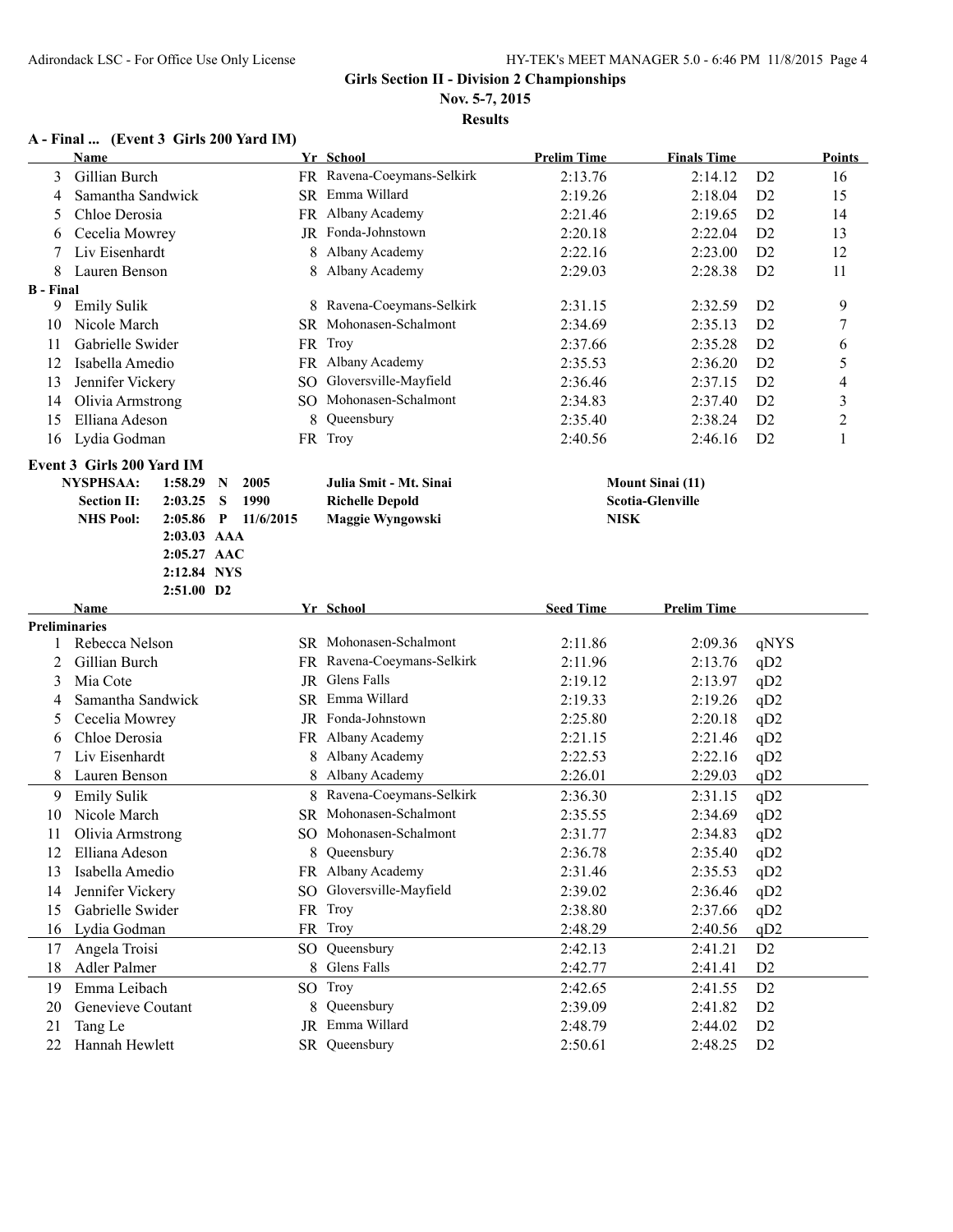**Nov. 5-7, 2015**

|                      | <b>Event 4 Girls 50 Yard Freestyle</b> |           |   |                   |       |                                |                    |                         |                 |                |
|----------------------|----------------------------------------|-----------|---|-------------------|-------|--------------------------------|--------------------|-------------------------|-----------------|----------------|
|                      | <b>NYSPHSAA:</b>                       | 23.05 N   |   | 2013              |       | <b>Katie Smith - Pittsford</b> |                    | Pittsford (5)           |                 |                |
|                      | <b>Section II:</b>                     | 23.26     | S | 1991              |       | <b>Richelle Depold</b>         |                    | Scotia-Glenville        |                 |                |
|                      | <b>NHS Pool:</b>                       | 24.07 P   |   | 10/1/2010         |       | <b>Kina Zhou</b>               | <b>NISK</b>        |                         |                 |                |
|                      |                                        | 23.45 AAA |   |                   |       |                                |                    |                         |                 |                |
|                      |                                        | 23.80 AAC |   |                   |       |                                |                    |                         |                 |                |
|                      |                                        | 24.84 NYS |   |                   |       |                                |                    |                         |                 |                |
|                      |                                        | 29.70 D2  |   |                   |       |                                |                    |                         |                 |                |
|                      | <b>Name</b>                            |           |   |                   |       | Yr School                      | <b>Prelim Time</b> | <b>Finals Time</b>      |                 | Points         |
| A - Final            |                                        |           |   |                   |       |                                |                    |                         |                 |                |
| 1                    | Maya Thompson                          |           |   |                   |       | JR Emma Willard                | 24.94              | 24.70                   | <b>NYS</b>      | 20             |
| 2                    | <b>Blair Williams</b>                  |           |   |                   |       | SR Albany Academy              | 24.68              | 24.88                   | D <sub>2</sub>  | 17             |
| 3                    | Julie Ehrlich                          |           |   |                   |       | SR Albany Academy              | 25.15              | 24.95                   | D2              | 16             |
| 4                    | Adara Hoyne                            |           |   |                   |       | JR Glens Falls                 | 25.53              | 25.71                   | D <sub>2</sub>  | 15             |
| 5                    | Emma Hayes                             |           |   | SR Albany Academy | 25.71 | 26.05                          | D2                 | 14                      |                 |                |
| 6                    | Ella Wolfstich                         |           |   |                   | 8     | Glens Falls                    | 26.19              | 26.10                   | D2              | 13             |
|                      | Amaya DiGiovanni                       |           |   |                   | 8     | Mohonasen-Schalmont            | 25.98              | 26.13                   | D <sub>2</sub>  | 12             |
| 8                    | Emily Holman                           |           |   |                   |       | SO Mohonasen-Schalmont         | 26.12              | 26.24                   | D2              | 11             |
| <b>B</b> - Final     |                                        |           |   |                   |       |                                |                    |                         |                 |                |
| 9                    | Alivia Turck                           |           |   |                   |       | SR Queensbury                  | 26.50              | 26.66                   | D <sub>2</sub>  | 9              |
| 10                   | Meghan Geczy                           |           |   |                   | 8     | Queensbury                     | 26.59              | 26.73                   | D <sub>2</sub>  | 7              |
| 11                   | Chandra Leung                          |           |   | SO.               |       | Emma Willard                   | 27.69              | 27.70                   | D2              | 6              |
| 12                   | Maddison Spencer                       |           |   |                   |       | FR Albany Academy              | 28.13              | 27.89                   | D2              | 5              |
| 13                   | <b>Bridget Bruen</b>                   |           |   |                   | JR    | Glens Falls                    | 28.19              | 28.06                   | D2              | 4              |
| 14                   | Emma Rizzo                             |           |   | SO.               |       | Fonda-Johnstown                | 28.48              | 28.08                   | D2              | 3              |
| 15                   | Hailey Morgan                          |           |   |                   |       | FR Ravena-Coeymans-Selkirk     | 28.28              | 28.14                   | D <sub>2</sub>  | $\overline{c}$ |
| 16                   | Sara Curtis                            |           |   |                   |       | SR Gloversville-Mayfield       | 28.32              | 28.78                   | D <sub>2</sub>  | 1              |
|                      | <b>Event 4 Girls 50 Yard Freestyle</b> |           |   |                   |       |                                |                    |                         |                 |                |
|                      | <b>NYSPHSAA:</b>                       | 23.05 N   |   | 2013              |       | <b>Katie Smith - Pittsford</b> |                    | Pittsford (5)           |                 |                |
|                      | <b>Section II:</b>                     | 23.26     | S | 1991              |       | <b>Richelle Depold</b>         |                    | <b>Scotia-Glenville</b> |                 |                |
|                      | <b>NHS Pool:</b>                       | $24.07$ P |   | 10/1/2010         |       | <b>Kina Zhou</b>               | <b>NISK</b>        |                         |                 |                |
|                      |                                        | 23.45 AAA |   |                   |       |                                |                    |                         |                 |                |
|                      |                                        | 23.80 AAC |   |                   |       |                                |                    |                         |                 |                |
|                      |                                        | 24.84 NYS |   |                   |       |                                |                    |                         |                 |                |
|                      |                                        | 29.70 D2  |   |                   |       |                                |                    |                         |                 |                |
|                      | Name                                   |           |   |                   |       | Yr School                      | <b>Seed Time</b>   | <b>Prelim Time</b>      |                 |                |
| <b>Preliminaries</b> |                                        |           |   |                   |       |                                |                    |                         |                 |                |
|                      | <b>Blair Williams</b>                  |           |   |                   |       | SR Albany Academy              | 25.14              | 24.68                   | qNYS            |                |
| 2                    | Maya Thompson                          |           |   |                   |       | JR Emma Willard                | 24.92              | 24.94                   | qD2             |                |
| 3                    | Julie Ehrlich                          |           |   |                   |       | SR Albany Academy              | 25.71              | 25.15                   | qD2             |                |
| 4                    | Adara Hoyne                            |           |   |                   | JR    | Glens Falls                    | 26.65              | 25.53                   | qD2             |                |
| 5                    | Emma Hayes                             |           |   |                   |       | SR Albany Academy              | 26.32              | 25.71                   | qD2             |                |
| 6                    | Amaya DiGiovanni                       |           |   |                   | 8     | Mohonasen-Schalmont            | 26.49              | 25.98                   | qD <sub>2</sub> |                |
|                      | Emily Holman                           |           |   | SO.               |       | Mohonasen-Schalmont            | 26.24              | 26.12                   | qD2             |                |
| 8                    | Ella Wolfstich                         |           |   |                   | 8     | Glens Falls                    | 26.98              | 26.19                   | qD2             |                |
| 9                    | Alivia Turck                           |           |   |                   |       | SR Queensbury                  | 26.84              | 26.50                   | qD2             |                |
| 10                   | Meghan Geczy                           |           |   |                   | 8     | Queensbury                     | 27.59              | 26.59                   | qD2             |                |
| 11                   | Chandra Leung                          |           |   | SO.               |       | Emma Willard                   | 27.89              | 27.69                   | qD2             |                |
| 12                   | Maddison Spencer                       |           |   | FR                |       | Albany Academy                 | 28.19              | 28.13                   | qD2             |                |
| 13                   | <b>Bridget Bruen</b>                   |           |   |                   | JR    | Glens Falls                    | 28.69              | 28.19                   | qD2             |                |
| 14                   | Hailey Morgan                          |           |   |                   |       | FR Ravena-Coeymans-Selkirk     | 28.16              | 28.28                   | qD2             |                |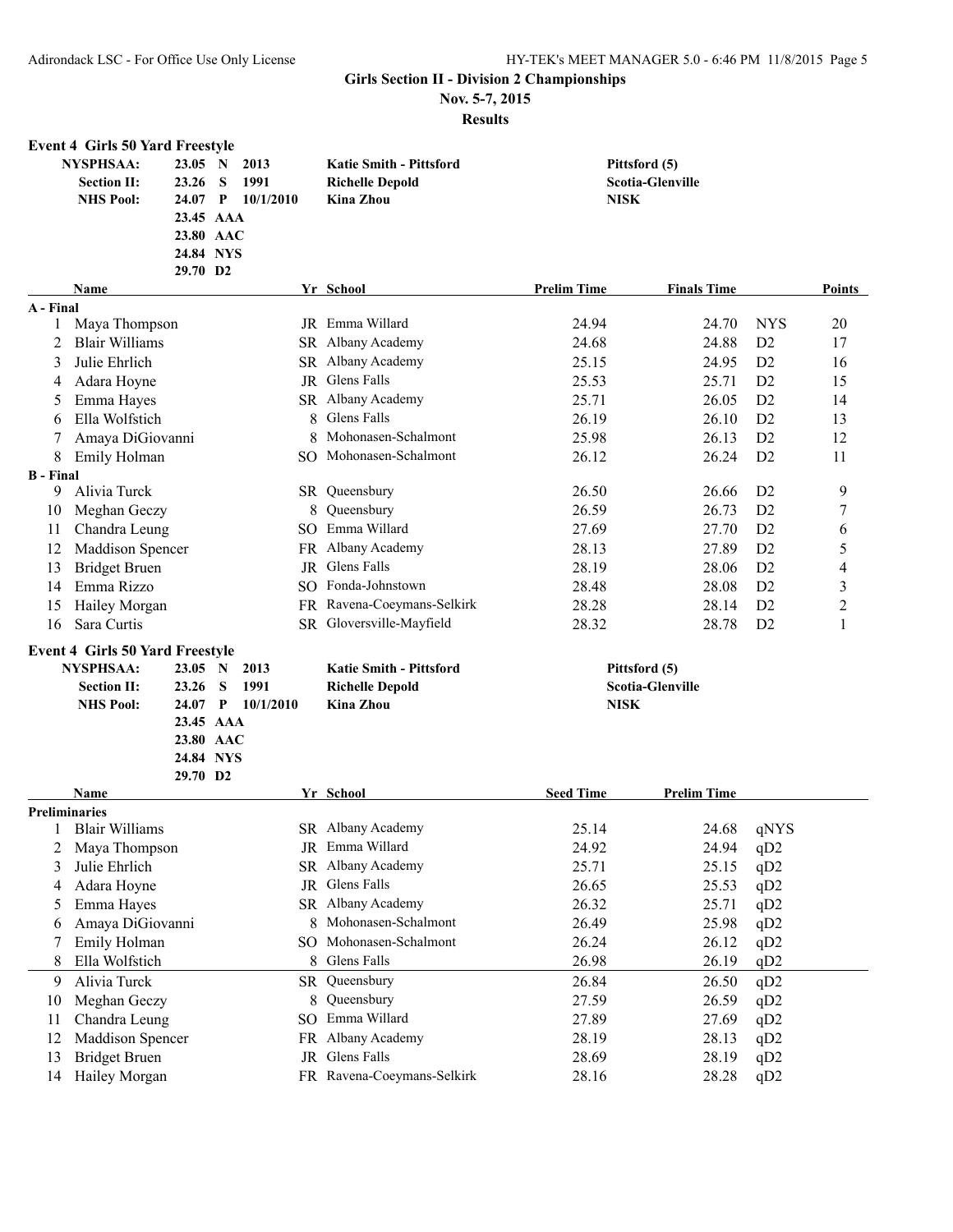**Nov. 5-7, 2015**

**Results**

#### **Preliminaries ... (Event 4 Girls 50 Yard Freestyle)**

|                | <b>Name</b>                             |                  |             |               |                           | Yr School                               | <b>Seed Time</b>   | <b>Prelim Time</b>  |                |        |
|----------------|-----------------------------------------|------------------|-------------|---------------|---------------------------|-----------------------------------------|--------------------|---------------------|----------------|--------|
| 15             | Sara Curtis                             |                  |             |               |                           | SR Gloversville-Mayfield                | 27.57              | 28.32               | qD2            |        |
| 16             | Emma Rizzo                              |                  |             |               |                           | SO Fonda-Johnstown                      | 27.79              | 28.48               | qD2            |        |
| 17             | Jasmine Dixon                           |                  |             |               |                           | SR Troy                                 | 29.00              | 28.52               | D <sub>2</sub> |        |
| 18             | Marianna Santabarbara                   |                  |             |               |                           | Mohonasen-Schalmont                     | 28.11              | 28.69               | D <sub>2</sub> |        |
| 19             | Taylor Wadsworth                        |                  |             |               |                           | JR Gloversville-Mayfield                | 28.34              | 28.78               | D <sub>2</sub> |        |
| 20             | Caroline Versaci                        |                  |             |               |                           | FR Emma Willard                         | 29.56              | 28.83               | D <sub>2</sub> |        |
| 21             | Hayley Rosen                            |                  |             |               |                           | FR Emma Willard                         | 29.05              | 28.90               | D <sub>2</sub> |        |
| 22             | Olivia Muller                           |                  |             |               |                           | SO Mohonasen-Schalmont                  | 29.23              | 28.92               | D <sub>2</sub> |        |
| 23             | Hayli Hohler                            |                  |             |               |                           | SR Gloversville-Mayfield                | 29.53              | 29.30               | D <sub>2</sub> |        |
| 24             | Gabriella Falasco                       |                  |             |               |                           | SR Queensbury                           | 28.75              | 29.98               |                |        |
| 25             |                                         | Gillian Bartlett |             |               | 8 Ravena-Coeymans-Selkirk | 29.48                                   | 30.00              |                     |                |        |
| $---$          | Emma Mauro                              |                  |             |               |                           | FR Glens Falls                          | 28.51              | DQ                  |                |        |
| $---$          | <b>Brooke Edwards</b>                   |                  |             |               |                           | SO Queensbury                           | 26.95              | DQ                  |                |        |
|                |                                         |                  |             |               |                           |                                         |                    |                     |                |        |
|                | <b>Event 5 Girls 1 mtr Diving</b>       |                  |             |               |                           |                                         |                    |                     |                |        |
|                | NYSPHSAA:<br>561.80<br>635.15 S         |                  | $\mathbf N$ | 1998          |                           | Cassandra Cardinell - Shaker            | <b>Shaker</b>      | Shaker (2)          |                |        |
|                | <b>Section II:</b><br>Name              |                  |             | 1999          |                           | <b>Cassandra Cardinell</b><br>Yr School |                    | <b>Finals Score</b> |                | Points |
|                | Allison Stefanelli                      |                  |             |               |                           | SR Albany Academy                       | 286.20             | 526.65              |                | 20     |
| 2              | Maddy Chao                              |                  |             |               |                           | SR Albany Academy                       | 273.25             | 519.55              |                | 17     |
|                |                                         |                  |             |               |                           | Queensbury                              | 239.90             |                     |                |        |
| 3              | Casey Moore                             |                  |             |               | SR                        |                                         |                    | 464.15              |                | 16     |
| 4              | Megan Cook                              |                  |             | SO Queensbury | 276.20                    | 459.95                                  |                    | 15                  |                |        |
| 5              | Taylor Barber                           |                  |             |               |                           | SO Notre Dame-Bishop Gibbons            | 150.00             | 348.20              |                | 14     |
| 6              | Brenna Coleman                          |                  |             |               |                           | FR Ravena-Coeymans-Selkirk              | 194.65             | 332.90              |                | 13     |
| 7              | Sarah Parisi                            |                  |             |               |                           | SO Mohonasen-Schalmont                  | 181.85             | 323.40              |                | 12     |
| 8              | Carly Gill                              |                  |             |               |                           | JR Ravena-Coeymans-Selkirk              | 198.75             | 320.50              |                | 11     |
| 9              | Asja Afzali                             |                  |             |               |                           | JR Albany Academy                       | 184.30             | 318.30              |                | 9      |
| 10             | Lindsey Rowley                          |                  |             |               | JR                        | Queensbury                              | 198.65             | 313.05              |                | 7      |
| 11             | Jenna Giombetti                         |                  |             |               |                           | FR Mohonasen-Schalmont                  | 181.85             | 312.15              |                | 6      |
| 12             | Lauren White                            |                  |             |               | SO.                       | Queensbury                              | 188.00             | 309.65              |                | 5      |
| 13             | <b>Autumn Parks</b>                     |                  |             |               |                           | 7 Mohonasen-Schalmont                   | 157.25             | 264.40              |                | 4      |
| 14             | Sturgess Libbie                         |                  |             |               |                           | FR Gloversville-Mayfield                | 177.05             | 256.80              |                | 3      |
|                | <b>Event 6 Girls 100 Yard Butterfly</b> |                  |             |               |                           |                                         |                    |                     |                |        |
|                | <b>NYSPHSAA:</b><br>54.35 N             |                  |             | 1990          |                           | Richelle Depold - Scotia                | Scotia (2)         |                     |                |        |
|                | <b>Section II:</b><br>54.35             |                  | S           | 1990          |                           | <b>Richelle Depold</b>                  | Scotia             |                     |                |        |
|                | <b>NHS Pool:</b><br>56.78 P             |                  |             | 11/6/2015     |                           | Olivia Jack                             |                    | <b>BH-BL-SG</b>     |                |        |
|                |                                         |                  | 55.26 AAA   |               |                           |                                         |                    |                     |                |        |
|                |                                         |                  | 56.30 AAC   |               |                           |                                         |                    |                     |                |        |
|                | 1:00.02 NYS                             |                  |             |               |                           |                                         |                    |                     |                |        |
|                | 1:24.00 D2                              |                  |             |               |                           |                                         |                    |                     |                |        |
|                | Name                                    |                  |             |               |                           | Yr School                               | <b>Prelim Time</b> | <b>Finals Time</b>  |                | Points |
| A - Final<br>1 | Mia Cote                                |                  |             |               |                           | <b>JR</b> Glens Falls                   | 57.83              | 57.48               | <b>NYS</b>     | 20     |
| 2              | Colleen Quaglia                         |                  |             |               |                           | JR Albany Academy                       | 1:01.50            | 59.22               | <b>NYS</b>     | 17     |
| 3              | Samantha Sandwick                       |                  |             |               | SR -                      | Emma Willard                            | 1:00.46            | 1:00.59             | D <sub>2</sub> | 16     |
| 4              | Rebecca Scriver                         |                  |             |               | JR                        | Queensbury                              | 1:01.10            | 1:01.23             | D <sub>2</sub> | 15     |
| 5              | Kylie Salerno                           |                  |             |               |                           | SO Maple Hills                          | 1:01.93            | 1:02.86             | D <sub>2</sub> | 14     |
| 6              | Josephine Lung                          |                  |             |               |                           | SR Emma Willard                         | 1:03.87            | 1:03.93             | D <sub>2</sub> | 13     |
| 7              | Kylie Cotugno                           |                  |             |               |                           | JR Gloversville-Mayfield                | 1:04.15            | 1:04.14             | D <sub>2</sub> | 12     |
|                |                                         |                  |             |               |                           |                                         |                    |                     |                |        |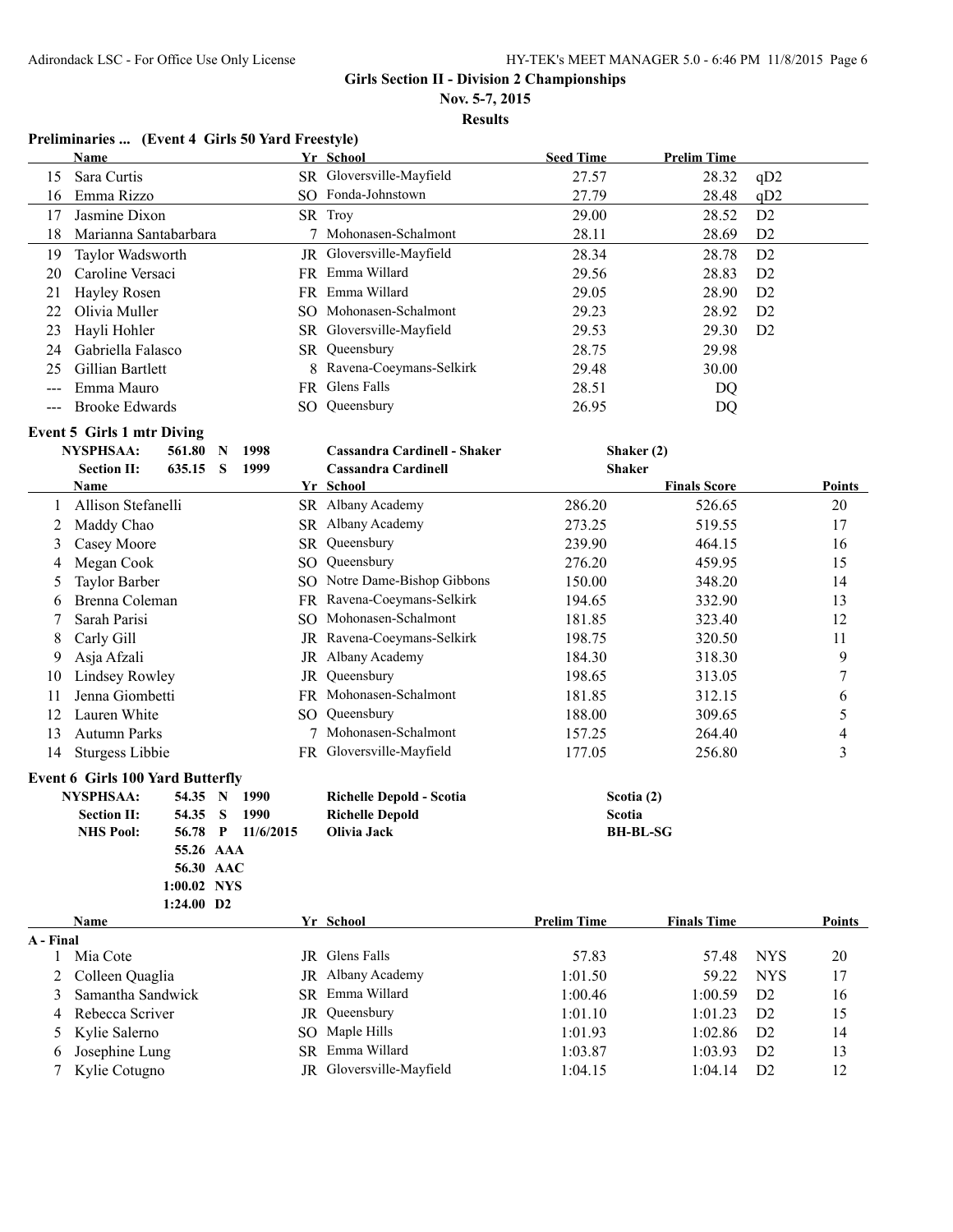**Nov. 5-7, 2015**

**Results**

# **A - Final ... (Event 6 Girls 100 Yard Butterfly)**

|                  | Name                                     |             |  |                        |                        | Yr School                              | <b>Prelim Time</b> | <b>Finals Time</b> |                | <b>Points</b>  |
|------------------|------------------------------------------|-------------|--|------------------------|------------------------|----------------------------------------|--------------------|--------------------|----------------|----------------|
| 8                | Erica Wagner                             |             |  |                        |                        | SR Fonda-Johnstown                     | 1:05.13            | 1:04.64            | D <sub>2</sub> | 11             |
| <b>B</b> - Final |                                          |             |  |                        |                        |                                        |                    |                    |                |                |
| 9                | Mary Conway                              |             |  |                        |                        | 8 Mohonasen-Schalmont                  | 1:06.56            | 1:02.33            | D <sub>2</sub> | 9              |
| 10               | Alivia Turck                             |             |  | SR.                    |                        | Queensbury                             | 1:06.80            | 1:05.17            | D2             | 7              |
| 11               | Liv Eisenhardt                           |             |  |                        |                        | 8 Albany Academy                       | 1:06.94            | 1:06.05            | D2             | 6              |
| 12               | Nicole March                             |             |  |                        |                        | SR Mohonasen-Schalmont                 | 1:12.24            | 1:09.78            | D2             | 5              |
| 13               | Jennifer Vickery                         |             |  |                        |                        | SO Gloversville-Mayfield               | 1:09.36            | 1:09.95            | D2             | 4              |
| 14               | Elliana Adeson                           |             |  |                        | 8                      | Queensbury                             | 1:11.53            | 1:11.72            | D2             | 3              |
| 15               | Adler Palmer                             |             |  |                        | 8                      | Glens Falls                            | 1:13.63            | 1:11.99            | D2             | $\overline{2}$ |
| 16               | Cambrie Schliff                          |             |  | SO.                    |                        | Glens Falls                            | 1:14.30            | 1:15.95            | D2             | 1              |
|                  | <b>Event 6 Girls 100 Yard Butterfly</b>  |             |  |                        |                        |                                        |                    |                    |                |                |
|                  | <b>NYSPHSAA:</b>                         | 54.35 N     |  | 1990                   |                        | <b>Richelle Depold - Scotia</b>        | Scotia (2)         |                    |                |                |
|                  | 54.35<br>S<br>1990<br><b>Section II:</b> |             |  |                        | <b>Richelle Depold</b> | <b>Scotia</b>                          |                    |                    |                |                |
|                  | <b>NHS Pool:</b>                         | 56.78 P     |  | 11/6/2015              |                        | Olivia Jack                            |                    | <b>BH-BL-SG</b>    |                |                |
|                  |                                          | 55.26 AAA   |  |                        |                        |                                        |                    |                    |                |                |
|                  |                                          | 56.30 AAC   |  |                        |                        |                                        |                    |                    |                |                |
|                  |                                          | 1:00.02 NYS |  |                        |                        |                                        |                    |                    |                |                |
|                  |                                          | 1:24.00 D2  |  |                        |                        |                                        |                    |                    |                |                |
|                  | Name                                     |             |  |                        |                        | Yr School                              | <b>Seed Time</b>   | <b>Prelim Time</b> |                |                |
| 1                | <b>Preliminaries</b><br>Mia Cote         |             |  |                        |                        | JR Glens Falls                         | 59.33              | 57.83              | gNYS           |                |
| 2                | Samantha Sandwick                        |             |  |                        |                        | SR Emma Willard                        | 1:00.53            | 1:00.46            | qD2            |                |
| 3                | Rebecca Scriver                          |             |  |                        | JR                     | Queensbury                             | 1:01.26            | 1:01.10            | qD2            |                |
| 4                | Colleen Quaglia                          |             |  |                        |                        | JR Albany Academy                      | 59.63              | 1:01.50            | qD2            |                |
| 5                | Kylie Salerno                            |             |  |                        |                        | SO Maple Hills                         | 1:04.43            | 1:01.93            | qD2            |                |
|                  | Josephine Lung                           |             |  |                        |                        | SR Emma Willard                        | 1:03.95            | 1:03.87            | qD2            |                |
| 6                |                                          |             |  |                        |                        | JR Gloversville-Mayfield               | 1:05.35            |                    |                |                |
| 7<br>8           | Kylie Cotugno<br>Erica Wagner            |             |  |                        |                        | SR Fonda-Johnstown                     |                    | 1:04.15<br>1:05.13 | qD2<br>qD2     |                |
|                  |                                          |             |  |                        |                        | 8 Mohonasen-Schalmont                  | 1:06.42            |                    |                |                |
| 9                | Mary Conway<br>Alivia Turck              |             |  |                        |                        | SR Queensbury                          | 1:03.74            | 1:06.56            | qD2            |                |
| 10               |                                          |             |  |                        |                        | 8 Albany Academy                       | 1:05.87            | 1:06.80            | qD2            |                |
| 11<br>12         | Liv Eisenhardt                           |             |  |                        |                        | SO Gloversville-Mayfield               | 1:08.11            | 1:06.94            | qD2            |                |
|                  | Jennifer Vickery<br>Elliana Adeson       |             |  |                        |                        |                                        | 1:13.12            | 1:09.36            | qD2            |                |
| 13               | Nicole March                             |             |  |                        |                        | 8 Queensbury<br>SR Mohonasen-Schalmont | 1:12.25            | 1:11.53            | qD2            |                |
| 14               |                                          |             |  |                        |                        | 8 Glens Falls                          | 1:10.67            | 1:12.24            | qD2            |                |
| 15               | Adler Palmer                             |             |  |                        |                        | SO Glens Falls                         | 1:16.45            | 1:13.63            | qD2            |                |
| 16               | Cambrie Schliff                          |             |  |                        | 1:14.77                | 1:14.30                                | qD2                |                    |                |                |
| 17               | Kylie Noga                               |             |  | FR Mohonasen-Schalmont | 1:15.90                | 1:17.29                                | D2                 |                    |                |                |
| 18               | Erin Bascom                              |             |  | SR Mohonasen-Schalmont | 1:20.84                | 1:18.71                                | D2                 |                    |                |                |
| 19               | Julianna Busseno                         |             |  |                        |                        | FR Amsterdam                           | 1:22.06            | 1:21.30            | D2             |                |
| 20               | Allison Giordano                         |             |  |                        |                        | JR Glens Falls                         | 1:21.89            | 1:21.71            | D2             |                |
| 21               | Gabriella Falasco                        |             |  |                        |                        | SR Queensbury                          | 1:19.76            | 1:21.86            | D2             |                |
| 22               | Caroline Versaci                         |             |  |                        |                        | FR Emma Willard                        | 1:23.96            | 1:21.98            | D2             |                |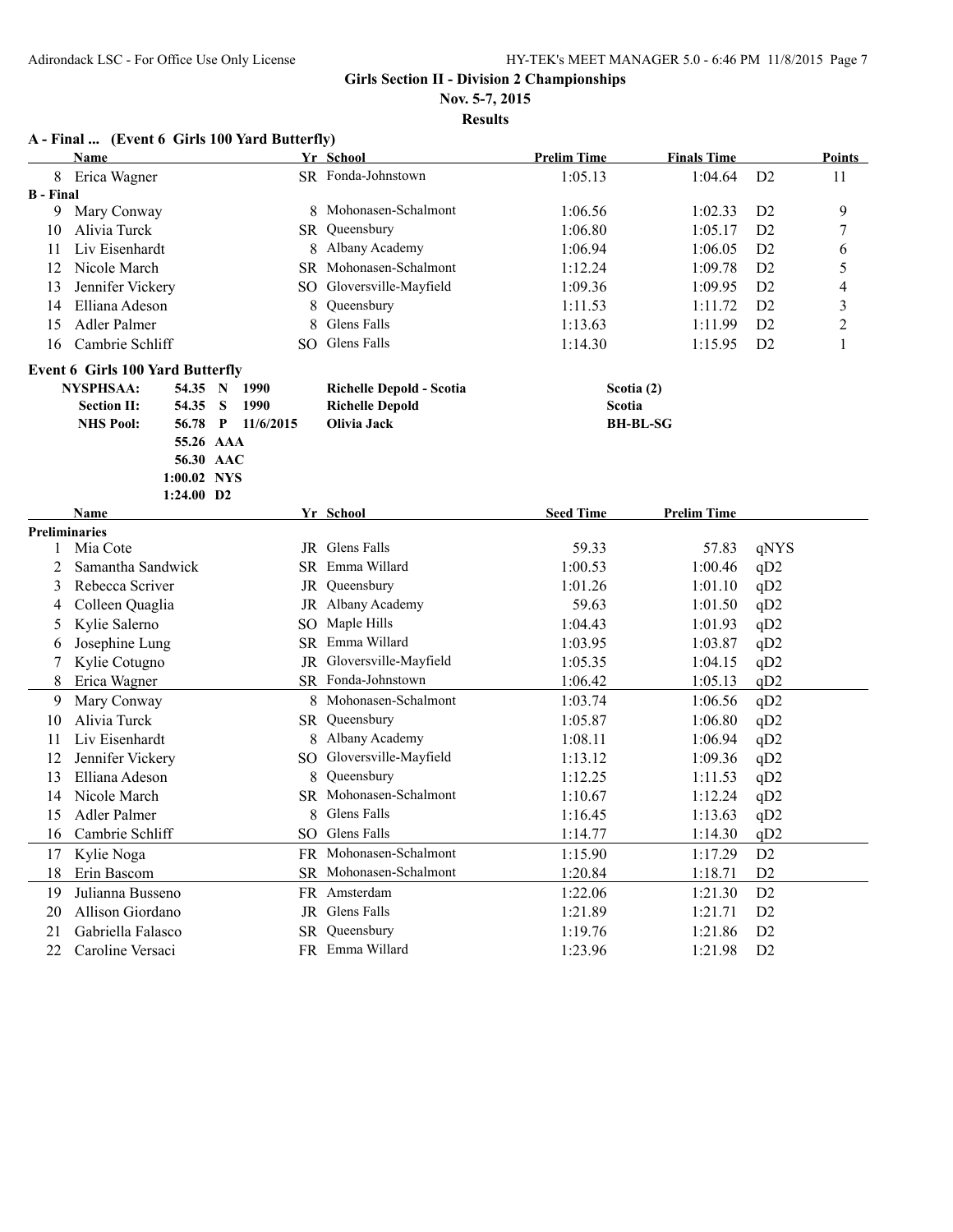**Nov. 5-7, 2015**

|                      | <b>Event 7 Girls 100 Yard Freestyle</b> |                          |                     |                 |                        |                    |                    |                |                |
|----------------------|-----------------------------------------|--------------------------|---------------------|-----------------|------------------------|--------------------|--------------------|----------------|----------------|
|                      | <b>NYSPHSAA:</b>                        | 50.14 N                  |                     | 2012            | Kina Zhou - Niskayuna  |                    | Niskayuna (2)      |                |                |
|                      | <b>Section II:</b>                      | 50.14                    | S                   | 2012            | <b>Kina Zhou</b>       |                    | Niskayuna          |                |                |
|                      | <b>NHS Pool:</b>                        | 52.08                    | $\mathbf{P}$        | 10/10/2012      | Kina Zhou              | <b>NISK</b>        |                    |                |                |
|                      |                                         | 50.81 AAA                |                     |                 |                        |                    |                    |                |                |
|                      |                                         | 51.57 AAC                |                     |                 |                        |                    |                    |                |                |
|                      |                                         | 54.36 NYS                |                     |                 |                        |                    |                    |                |                |
|                      |                                         | 1:11.00 D2               |                     |                 |                        |                    |                    |                |                |
|                      | Name                                    |                          |                     |                 | Yr School              | <b>Prelim Time</b> | <b>Finals Time</b> |                | Points         |
| A - Final            |                                         |                          |                     |                 |                        |                    |                    |                |                |
| 1                    | Maya Thompson                           |                          |                     |                 | JR Emma Willard        | 54.55              | 53.62              | <b>NYS</b>     | 20             |
| 2                    | Julie Ehrlich                           |                          |                     |                 | SR Albany Academy      | 55.50              | 54.73              | D2             | 17             |
| 3                    | <b>Blair Williams</b>                   |                          |                     |                 | SR Albany Academy      | 54.57              | 55.10              | D2             | 16             |
| 4                    | Adara Hoyne<br>JR                       |                          | Glens Falls         | 56.65           | 56.66                  | D2                 | 15                 |                |                |
| 5                    | Emily Holman<br><b>SO</b>               |                          | Mohonasen-Schalmont | 55.88           | 56.67                  | D2                 | 14                 |                |                |
| 6                    | Emma Hayes                              |                          | SR Albany Academy   | 56.73           | 56.97                  | D2                 | 13                 |                |                |
| 7                    | <b>Emily Miles</b>                      |                          |                     |                 | SO Fonda-Johnstown     | 56.64              | 57.35              | D <sub>2</sub> | 12             |
| 8                    | Meghan Geczy                            |                          |                     | 8               | Queensbury             | 58.36              | 57.91              | D <sub>2</sub> | 11             |
| <b>B</b> - Final     |                                         |                          |                     |                 |                        |                    |                    |                |                |
| 9                    | Avery Besch                             |                          |                     |                 | FR Albany Academy      | 58.92              | 57.38              | D <sub>2</sub> | 9              |
| 10                   | Ella Wolfstich                          |                          |                     | 8               | Glens Falls            | 58.39              | 57.65              | D <sub>2</sub> | 7              |
| 11                   | Nora Reynolds                           |                          |                     |                 | SR Troy                | 58.83              | 58.33              | D2             | 6              |
| 12                   | <b>Brooke Edwards</b>                   |                          |                     | SO.             | Queensbury             | 59.04              | 58.41              | D2             | 5              |
|                      |                                         |                          |                     | SO.             | Emma Willard           | 1:00.25            | 59.54              | D2             |                |
| 13                   | Abigail Nguyen                          |                          |                     |                 |                        |                    |                    |                | 4              |
| 14                   | Chandra Leung                           |                          |                     | SO.             | Emma Willard           | 1:00.73            | 1:00.82            | D2             | 3              |
| 15                   | Jenna Cordone                           |                          |                     | <b>SR</b>       | Gloversville-Mayfield  | 1:00.76            | 1:00.98            | D <sub>2</sub> | $\mathfrak{2}$ |
| 16                   | Reaghan Reynolds                        |                          |                     |                 | FR Mohonasen-Schalmont | 1:01.66            | 1:01.33            | D2             | 1              |
|                      | <b>Event 7 Girls 100 Yard Freestyle</b> |                          |                     |                 |                        |                    |                    |                |                |
|                      | <b>NYSPHSAA:</b>                        | 50.14 N                  |                     | 2012            | Kina Zhou - Niskayuna  |                    | Niskayuna (2)      |                |                |
|                      | <b>Section II:</b>                      | 50.14                    | S                   | 2012            | <b>Kina Zhou</b>       |                    | Niskayuna          |                |                |
|                      | <b>NHS Pool:</b>                        | 52.08                    | $\mathbf{P}$        | 10/10/2012      | <b>Kina Zhou</b>       | <b>NISK</b>        |                    |                |                |
|                      |                                         | 50.81 AAA                |                     |                 |                        |                    |                    |                |                |
|                      |                                         | 51.57 AAC                |                     |                 |                        |                    |                    |                |                |
|                      |                                         | 54.36 NYS                |                     |                 |                        |                    |                    |                |                |
|                      |                                         | $1:11.00$ D <sub>2</sub> |                     |                 |                        |                    |                    |                |                |
|                      | Name                                    |                          |                     |                 | Yr School              | <b>Seed Time</b>   | <b>Prelim Time</b> |                |                |
| <b>Preliminaries</b> |                                         |                          |                     |                 |                        |                    |                    |                |                |
|                      | Maya Thompson                           |                          |                     |                 | JR Emma Willard        | 53.83              | 54.55              | qD2            |                |
|                      | <b>Blair Williams</b>                   |                          |                     |                 | SR Albany Academy      | 54.62              | 54.57              | qD2            |                |
| 3                    | Julie Ehrlich                           |                          |                     |                 | SR Albany Academy      | 56.46              | 55.50              | qD2            |                |
| 4                    | Emily Holman                            |                          |                     | SO              | Mohonasen-Schalmont    | 57.59              | 55.88              | qD2            |                |
| 5                    | <b>Emily Miles</b>                      |                          |                     | SO              | Fonda-Johnstown        | 58.22              | 56.64              | qD2            |                |
| 6                    | Adara Hoyne                             |                          |                     |                 | JR Glens Falls         | 59.12              | 56.65              | qD2            |                |
| 7                    | Emma Hayes                              |                          |                     |                 | SR Albany Academy      | 57.03              | 56.73              | qD2            |                |
| 8                    | Meghan Geczy                            |                          |                     | 8               | Queensbury             | 1:01.63            | 58.36              | qD2            |                |
| 9                    | Ella Wolfstich                          |                          |                     | 8               | Glens Falls            | 59.30              | 58.39              | qD2            |                |
| 10                   | Nora Reynolds                           |                          |                     | SR              | Troy                   | 1:00.93            | 58.83              | qD2            |                |
| 11                   | Avery Besch                             |                          |                     | FR              | Albany Academy         | 59.98              | 58.92              | qD2            |                |
| 12                   | <b>Brooke Edwards</b>                   |                          |                     | SO              | Queensbury             | 58.96              | 59.04              | qD2            |                |
| 13                   | Abigail Nguyen                          |                          |                     | SO <sub>1</sub> | Emma Willard           | 1:00.47            | 1:00.25            | qD2            |                |
| 14                   | Chandra Leung                           |                          |                     |                 | SO Emma Willard        | 1:02.20            | 1:00.73            | qD2            |                |
|                      |                                         |                          |                     |                 |                        |                    |                    |                |                |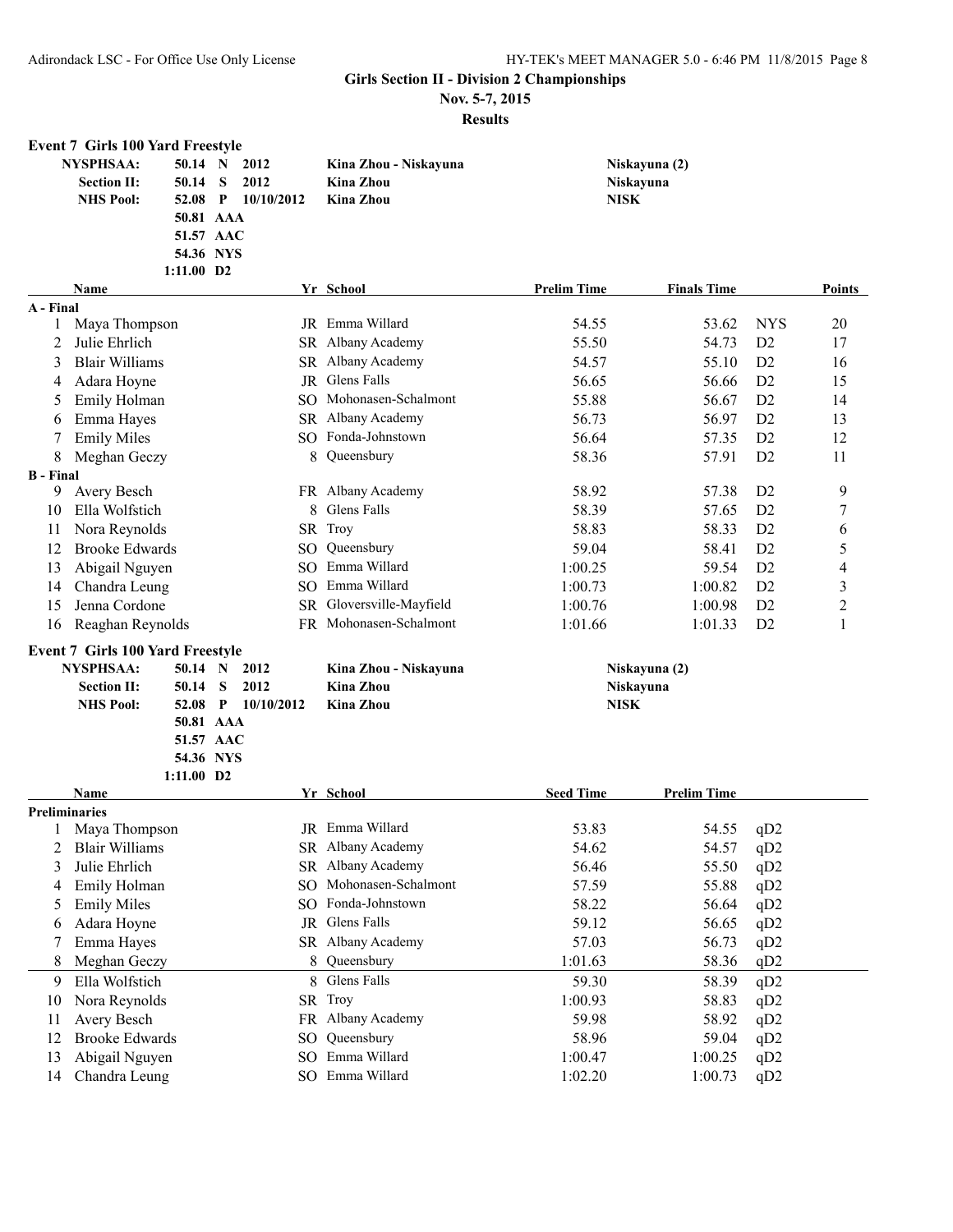**Nov. 5-7, 2015**

**Results**

#### **Preliminaries ... (Event 7 Girls 100 Yard Freestyle)**

|                  | Name                                    |                         | Yr School                                   | <b>Seed Time</b>   | <b>Prelim Time</b>      |                                  |                                  |
|------------------|-----------------------------------------|-------------------------|---------------------------------------------|--------------------|-------------------------|----------------------------------|----------------------------------|
| 15               | Jenna Cordone                           |                         | SR Gloversville-Mayfield                    | 1:02.96            | 1:00.76                 | qD2                              |                                  |
| 16               | Reaghan Reynolds                        |                         | FR Mohonasen-Schalmont                      | 1:01.09            | 1:01.66                 | qD2                              |                                  |
| 17               | Sara Curtis                             |                         | SR Gloversville-Mayfield                    | 1:01.73            | 1:02.04                 | D <sub>2</sub>                   |                                  |
| 18               | Emma Rizzo                              |                         | SO Fonda-Johnstown                          | 1:04.25            | 1:02.07                 | D <sub>2</sub>                   |                                  |
| 19               | Ria Kobernuss                           |                         | SR Troy                                     | 1:03.24            | 1:02.55                 | D2                               |                                  |
| 20               | Kiersten Pierce                         |                         | FR Queensbury                               | 1:04.67            | 1:02.87                 | D2                               |                                  |
| 21               | Angela Troisi                           |                         | SO Queensbury                               | 1:04.35            | 1:03.61                 | D2                               |                                  |
| 22               | Hayli Hohler                            |                         | SR Gloversville-Mayfield                    | 1:06.19            | 1:05.04                 | D2                               |                                  |
| 23               | Jada Diodato                            |                         | SR Gloversville-Mayfield                    | 1:08.05            | 1:05.25                 | D2                               |                                  |
| 24               | Lauren Santiago                         |                         | FR Amsterdam                                | 1:09.70            | 1:05.55                 | D2                               |                                  |
| 25               | Gillian Bartlett                        |                         | 8 Ravena-Coeymans-Selkirk                   | 1:05.09            | 1:06.20                 | D2                               |                                  |
| 26               | Tessa Conti                             |                         | SO Amsterdam                                | 1:08.29            | 1:06.61                 | D2                               |                                  |
| 27               | Gabriella Fernandez                     |                         | FR Mohonasen-Schalmont                      | 1:08.94            | 1:06.99                 | D2                               |                                  |
| 28               | Allison O'Connell                       |                         | SR Fonda-Johnstown                          | 1:08.01            | 1:07.40                 | D2                               |                                  |
| 29               | Kaley Pagnotta                          |                         | 8 Ravena-Coeymans-Selkirk                   | 1:06.58            | 1:07.58                 | D2                               |                                  |
| 30               | Yleina Armando                          |                         | JR Glens Falls                              | 1:10.48            | 1:07.62                 | D2                               |                                  |
| 31               | Samantha Lunt                           |                         | FR Glens Falls                              | 1:07.04            | 1:07.66                 | D <sub>2</sub>                   |                                  |
| 32               | Hannah Rienzo                           |                         | JR Troy                                     | 1:10.06            | 1:09.12                 | D <sub>2</sub>                   |                                  |
| 33               | Elah Ginsburg                           |                         | FR Troy                                     | 1:10.75            | 1:09.63                 | D2                               |                                  |
| 34               | Grace Patrei                            | 8                       | Amsterdam                                   | 1:09.41            | 1:09.95                 | D <sub>2</sub>                   |                                  |
| 35               | Tessa Bloomer                           |                         | SR Emma Willard                             | 1:10.28            | 1:10.09                 | D <sub>2</sub>                   |                                  |
| 36               | Stephanie Eckl                          |                         | Mohonasen-Schalmont                         | 1:10.09            | 1:10.48                 | D <sub>2</sub>                   |                                  |
| 37               | Carly Gill                              |                         | JR Ravena-Coeymans-Selkirk                  | 1:10.28            | 1:12.16                 |                                  |                                  |
|                  |                                         |                         |                                             |                    |                         |                                  |                                  |
|                  |                                         |                         |                                             |                    |                         |                                  |                                  |
|                  | <b>Event 8 Girls 500 Yard Freestyle</b> |                         |                                             |                    |                         |                                  |                                  |
|                  | <b>NYSPHSAA:</b><br>4:46.97 N           | 1995                    | Jessica Foschi - Friends                    |                    | <b>Friends Acad (8)</b> |                                  |                                  |
|                  | <b>Section II:</b><br>4:56.94           | S<br>2012               | <b>Kina Zhou</b>                            | Niskayuna          |                         |                                  |                                  |
|                  | <b>NHS Pool:</b><br>5:03.43             | $P = \frac{9}{15/2011}$ | <b>Kina Zhou</b>                            | <b>NISK</b>        |                         |                                  |                                  |
|                  | 4:52.31 AAA                             |                         |                                             |                    |                         |                                  |                                  |
|                  | 4:57.63 AAC                             |                         |                                             |                    |                         |                                  |                                  |
|                  | 5:14.65 NYS<br>6:50.00 D2               |                         |                                             |                    |                         |                                  |                                  |
|                  | <b>Name</b>                             |                         | Yr School                                   | <b>Prelim Time</b> | <b>Finals Time</b>      |                                  | Points                           |
| A - Final        |                                         |                         |                                             |                    |                         |                                  |                                  |
|                  | Alana Duvall                            |                         | SO Queensbury                               | 5:20.01            | 5:13.27                 | <b>NYS</b>                       | 20                               |
|                  | Alexandra Dixon                         |                         | SO Mohonasen-Schalmont                      | 5:11.98            | 5:13.74                 | <b>NYS</b>                       | 17                               |
| 3                | Cecilia Eisenhardt                      |                         | SO Albany Academy                           | 5:24.36            | 5:24.13                 | D2                               | 16                               |
| 4                | Gabrielle Bianco                        |                         | SO Emma Willard                             | 5:26.51            | 5:27.92                 | D <sub>2</sub>                   | 15                               |
| 5                | Amaya DiGiovanni                        |                         | Mohonasen-Schalmont                         | 5:31.23            | 5:32.24                 | D <sub>2</sub>                   | 14                               |
| 6                | Cecelia Mowrey                          |                         | JR Fonda-Johnstown                          | 5:34.42            | 5:38.49                 | D <sub>2</sub>                   | 13                               |
| 7                | Desiree Ives                            |                         | SR Gloversville-Mayfield                    | 5:42.11            | 5:42.62                 | D <sub>2</sub>                   | 12                               |
| 8                | Genevieve Anderson                      |                         | FR Albany Academy                           | 5:46.37            | 5:44.87                 | D <sub>2</sub>                   | 11                               |
| <b>B</b> - Final |                                         |                         |                                             |                    |                         |                                  |                                  |
| 9                | Willow Swan-Scott                       |                         | FR Queensbury                               | 5:51.39            | 5:46.13                 | D <sub>2</sub>                   | 9                                |
| 10               | <b>Emily Sulik</b>                      |                         | 8 Ravena-Coeymans-Selkirk                   | 5:51.11            | 5:50.63                 | D2                               | $\overline{7}$                   |
| 11               | Ellen Harvey                            |                         | SR Albany Academy                           | 6:07.11            | 6:01.89                 | D <sub>2</sub>                   | 6                                |
| 12               | Reagan Rath                             | 8                       | Glens Falls                                 | 6:09.66            | 6:03.68                 | D <sub>2</sub>                   | 5                                |
| 13               | Morgan Flanigan                         |                         | SO Troy                                     | 6:04.43            | 6:04.78                 | D <sub>2</sub>                   | $\overline{\mathcal{A}}$         |
| 14<br>15         | Isabelle Willis<br>Naomi Park           |                         | FR Gloversville-Mayfield<br>JR Emma Willard | 6:15.02<br>6:15.77 | 6:17.56<br>6:17.66      | D <sub>2</sub><br>D <sub>2</sub> | $\mathfrak{Z}$<br>$\overline{2}$ |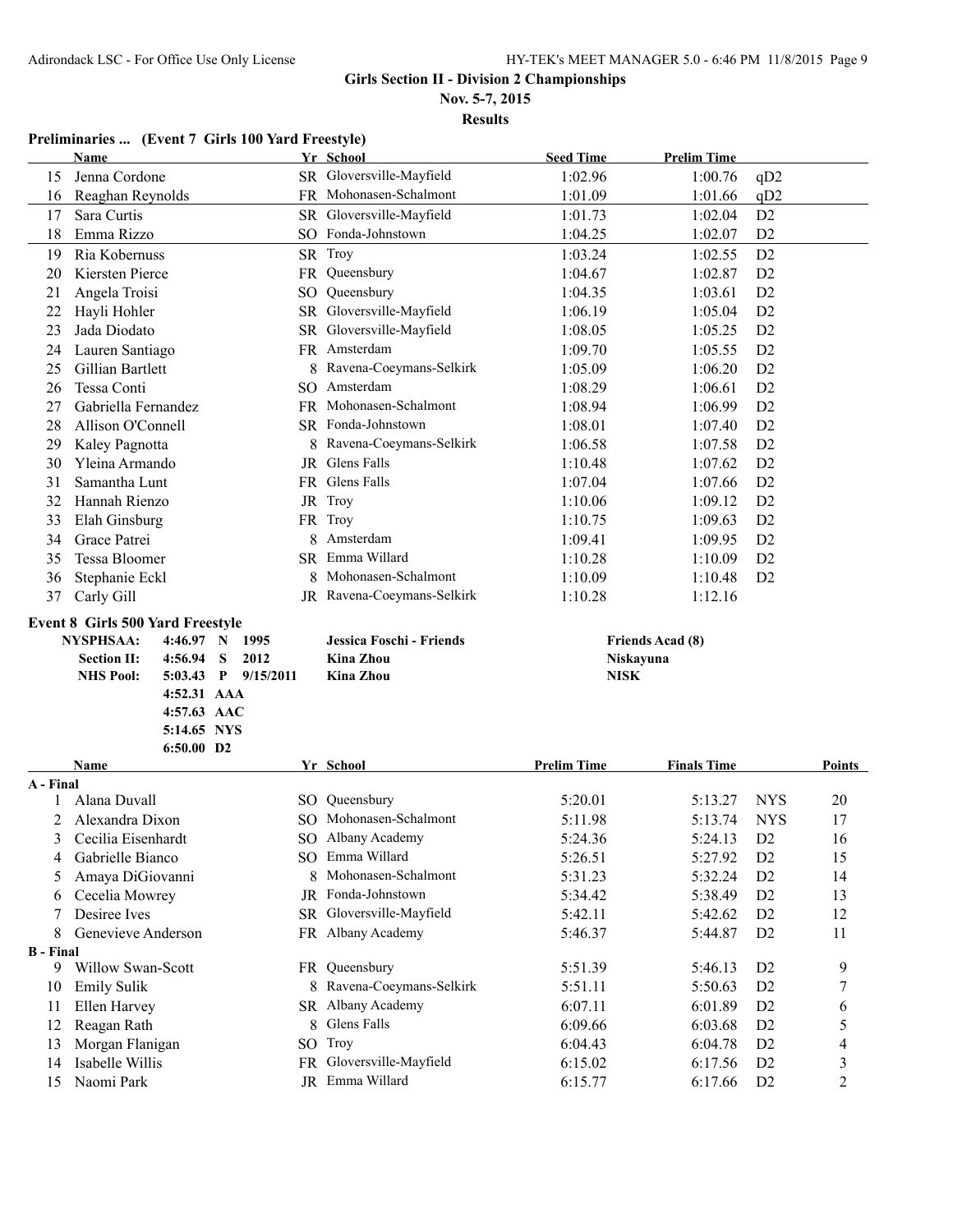**Nov. 5-7, 2015**

|       | B - Final  (Event 8 Girls 500 Yard Freestyle) |                          |   |                     |   |                           |                    |                         |      |        |
|-------|-----------------------------------------------|--------------------------|---|---------------------|---|---------------------------|--------------------|-------------------------|------|--------|
|       | <b>Name</b>                                   |                          |   |                     |   | Yr School                 | <b>Prelim Time</b> | <b>Finals Time</b>      |      | Points |
| 16    | <b>Lily Brooks</b>                            |                          |   |                     |   | JR Glens Falls            | 6:21.22            | 6:24.34                 | D2   |        |
|       | <b>Event 8 Girls 500 Yard Freestyle</b>       |                          |   |                     |   |                           |                    |                         |      |        |
|       | <b>NYSPHSAA:</b>                              | $4:46.97$ N              |   | 1995                |   | Jessica Foschi - Friends  |                    | <b>Friends Acad (8)</b> |      |        |
|       | <b>Section II:</b>                            | 4:56.94                  | S | 2012                |   | <b>Kina Zhou</b>          |                    | Niskayuna               |      |        |
|       | <b>NHS Pool:</b>                              |                          |   | 5:03.43 P 9/15/2011 |   | <b>Kina Zhou</b>          | <b>NISK</b>        |                         |      |        |
|       |                                               | 4:52.31 AAA              |   |                     |   |                           |                    |                         |      |        |
|       |                                               | 4:57.63 AAC              |   |                     |   |                           |                    |                         |      |        |
|       |                                               | 5:14.65 NYS              |   |                     |   |                           |                    |                         |      |        |
|       | Name                                          | $6:50.00$ D <sub>2</sub> |   |                     |   | Yr School                 | <b>Seed Time</b>   | <b>Prelim Time</b>      |      |        |
|       | <b>Preliminaries</b>                          |                          |   |                     |   |                           |                    |                         |      |        |
| 1     | Alexandra Dixon                               |                          |   |                     |   | SO Mohonasen-Schalmont    | 5:20.09            | 5:11.98                 | qNYS |        |
| 2     | Alana Duvall                                  |                          |   |                     |   | SO Queensbury             | 5:18.54            | 5:20.01                 | qD2  |        |
| 3     | Cecilia Eisenhardt                            |                          |   |                     |   | SO Albany Academy         | 5:25.26            | 5:24.36                 | qD2  |        |
| 4     | Gabrielle Bianco                              |                          |   |                     |   | SO Emma Willard           | 5:25.59            | 5:26.51                 | qD2  |        |
| 5     | Amaya DiGiovanni                              |                          |   |                     |   | Mohonasen-Schalmont       | 5:37.03            | 5:31.23                 | qD2  |        |
| 6     | Cecelia Mowrey                                |                          |   |                     |   | JR Fonda-Johnstown        | 5:49.74            | 5:34.42                 | qD2  |        |
| 7     | Desiree Ives                                  |                          |   |                     |   | SR Gloversville-Mayfield  | 5:55.78            | 5:42.11                 | qD2  |        |
| 8     | Genevieve Anderson                            |                          |   |                     |   | FR Albany Academy         | 5:58.32            | 5:46.37                 | qD2  |        |
| 9     | <b>Emily Sulik</b>                            |                          |   |                     |   | 8 Ravena-Coeymans-Selkirk | 6:00.00            | 5:51.11                 | qD2  |        |
| 10    | Willow Swan-Scott                             |                          |   |                     |   | FR Queensbury             | 6:06.04            | 5:51.39                 | qD2  |        |
| 11    | Morgan Flanigan                               |                          |   |                     |   | SO Troy                   | 6:07.84            | 6:04.43                 | qD2  |        |
| 12    | Ellen Harvey                                  |                          |   |                     |   | SR Albany Academy         | 6:21.21            | 6:07.11                 | qD2  |        |
| 13    | Reagan Rath                                   |                          |   |                     | 8 | <b>Glens Falls</b>        | 6:25.43            | 6:09.66                 | qD2  |        |
| 14    | Isabelle Willis                               |                          |   |                     |   | FR Gloversville-Mayfield  | 6:21.15            | 6:15.02                 | qD2  |        |
| 15    | Naomi Park                                    |                          |   |                     |   | <b>JR</b> Emma Willard    | 6:27.07            | 6:15.77                 | qD2  |        |
| 16    | Laura Gemmett                                 |                          |   |                     |   | SO Mohonasen-Schalmont    | 6:19.48            | 6:19.76                 | qD2  |        |
| 17    | Lily Brooks                                   |                          |   |                     |   | JR Glens Falls            | 6:32.63            | 6:21.22                 | D2   |        |
| 18    | Lydia Godman                                  |                          |   |                     |   | FR Troy                   | 6:43.14            | 6:31.98                 | D2   |        |
| 19    | Rachel Palmer                                 |                          |   |                     | 8 | Queensbury                | 6:27.69            | 6:35.31                 | D2   |        |
| 20    | Abby Siver                                    |                          |   |                     |   | JR Glens Falls            | 6:46.49            | 6:35.83                 | D2   |        |
| 21    | Abigail Vogel                                 |                          |   |                     |   | JR Emma Willard           | 6:46.15            | 6:36.26                 | D2   |        |
| 22    | <b>Kristin Felton</b>                         |                          |   |                     |   | SO Queensbury             | 6:49.73            | 6:48.69                 | D2   |        |
| 23    | Caroline Galt                                 |                          |   |                     |   | SO Emma Willard           | 6:49.53            | 6:50.83                 |      |        |
| $---$ | Olivia Armstrong                              |                          |   |                     |   | SO Mohonasen-Schalmont    | 6:11.21            | DQ                      |      |        |
| ---   | Alex Vincent                                  |                          |   |                     |   | JR Gloversville-Mayfield  | 6:44.74            | DQ                      |      |        |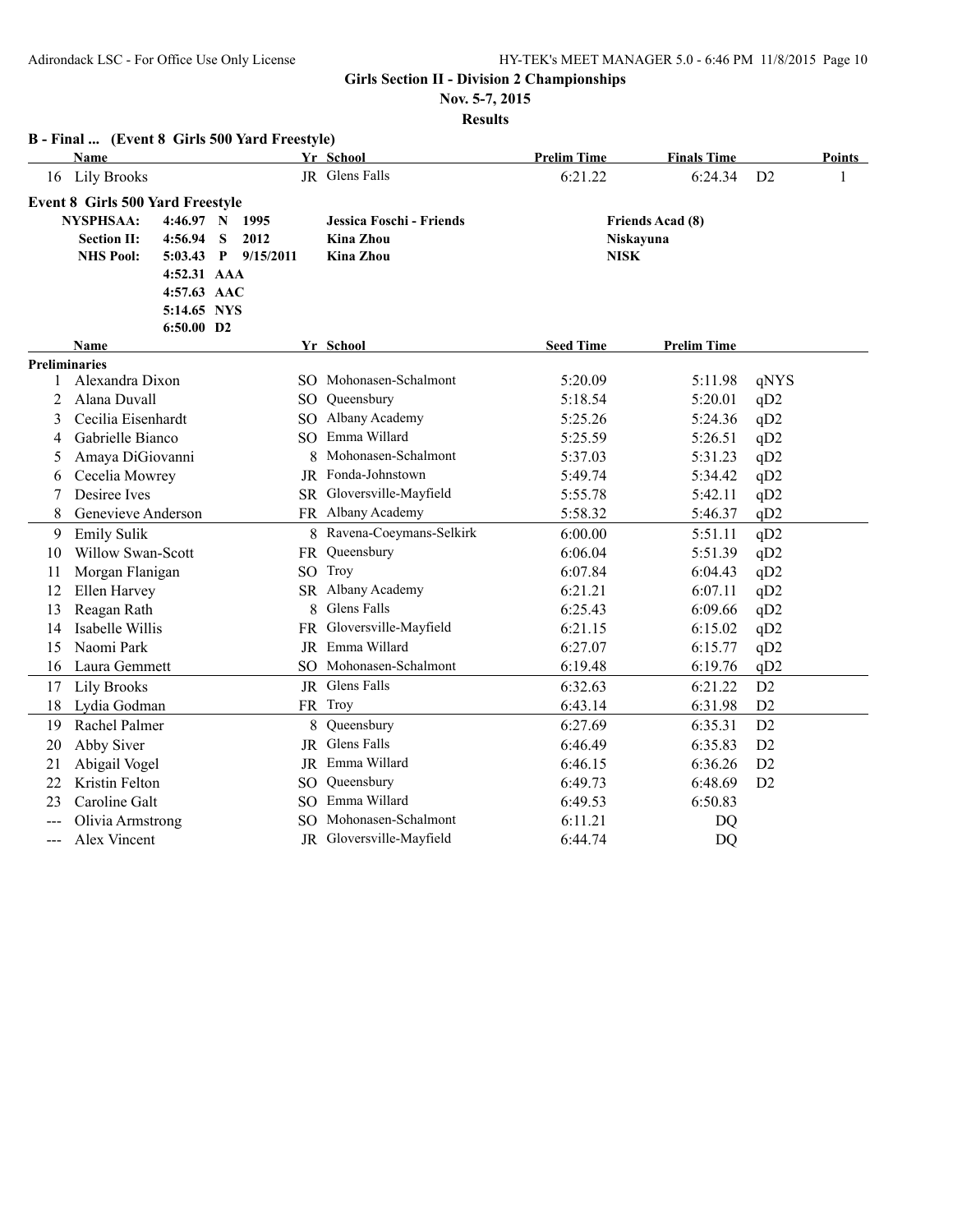**Nov. 5-7, 2015**

**Results**

# **Event 9 Girls 200 Yard Freestyle Relay**

| NYSPHSAA:          | $1:34.73 \quad N \quad 2014$ |            | Pittsford (5)                            |             |
|--------------------|------------------------------|------------|------------------------------------------|-------------|
|                    |                              |            | B. Evans, E. Corby, L. Stone, K. Smith   |             |
| <b>Section II:</b> | $1:37.33$ S                  | 2012       | Niskavuna                                |             |
|                    |                              |            | K Zhou, M Frodey, A Vitolins, G Matuszyk |             |
| <b>NHS</b> Pool:   | $1:40.80$ P                  | 10/10/2011 | Niskayuna                                | <b>NISK</b> |
|                    |                              |            | Jordan, Matuszyk, Terwilliger, Zhou      |             |
|                    | $1:36.48$ AAA                |            |                                          |             |
|                    | 1:38.03 AAC                  |            |                                          |             |

|                  |                                               | 1:41.69 NYS                  |              |            |                                        |                                          |                          |               |
|------------------|-----------------------------------------------|------------------------------|--------------|------------|----------------------------------------|------------------------------------------|--------------------------|---------------|
|                  | <b>Team</b>                                   |                              |              |            | Relay                                  | <b>Prelim Time</b>                       | <b>Finals Time</b>       | <b>Points</b> |
| A - Final        |                                               |                              |              |            |                                        |                                          |                          |               |
|                  | 1 Albany Academy                              |                              |              |            |                                        | 1:40.78                                  | 1:39.94P NYS             | 40            |
|                  | 1) Julie Ehrlich SR                           |                              |              |            | 2) Emma Hayes SR                       | 3) Blair Williams SR                     | 4) Cecilia Eisenhardt SO |               |
| 2                | Emma Willard                                  |                              |              |            |                                        | 1:41.93                                  | 1:40.80P NYS             | 34            |
|                  | 1) Maya Thompson JR                           |                              |              |            | 2) Gabrielle Bianco SO                 | 3) Josephine Lung SR                     | 4) Samantha Sandwick SR  |               |
| 3                | Mohonasen-Schalmont                           |                              |              |            |                                        | 1:41.14                                  | 1:41.96                  | 32            |
|                  | 1) Rebecca Nelson SR                          |                              |              |            | 2) Amaya DiGiovanni 8                  | 3) Emily Holman SO                       | 4) Alexandra Dixon SO    |               |
| 4                | Queensbury                                    |                              |              |            |                                        | 1:45.74                                  | 1:44.59                  | 30            |
|                  | 1) Meghan Geczy 8                             |                              |              |            | 2) Alivia Turck SR                     | 3) Brooke Edwards SO                     | 4) Alana Duvall SO       |               |
| 5                | Glens Falls                                   |                              |              |            |                                        | 1:46.70                                  | 1:44.65                  | 28            |
|                  | 1) Adara Hoyne JR                             |                              |              |            | 2) Ella Wolfstich 8                    | 3) Emma Mauro FR                         | 4) Mia Cote JR           |               |
| 6                | Fonda-Johnstown                               |                              |              |            |                                        | 1:47.80                                  | 1:47.39                  | 26            |
|                  | 1) Emily Miles SO                             |                              |              |            |                                        | 3) Erica Wagner SR                       | 4) Cecelia Mowrey JR     |               |
|                  | Gloversville-Mayfield                         |                              |              |            | 2) Emma Rizzo SO<br>1:50.71<br>1:48.05 |                                          | 24                       |               |
|                  | 1) Kylie Cotugno JR                           |                              |              |            | 2) Jenna Cordone SR                    | 3) Desiree Ives SR                       | 4) Sara Curtis SR        |               |
| 8                | Troy                                          |                              |              |            |                                        | 2:00.92                                  | 1:58.07                  | 22            |
|                  | 1) Gabrielle Swider FR                        |                              |              |            | 2) Morgan Flanigan SO                  | 3) Emma Leibach SO                       | 4) Lydia Godman FR       |               |
| <b>B</b> - Final |                                               |                              |              |            |                                        |                                          |                          |               |
| 9                | Amsterdam                                     |                              |              |            |                                        | 2:07.10                                  | 2:10.05                  | 18            |
|                  | 1) Tessa Conti SO                             |                              |              |            | 2) Anastasia Montalvo FR               | 3) McKenzie Farina FR                    | 4) Bella Porter FR       |               |
|                  | <b>Event 9 Girls 200 Yard Freestyle Relay</b> |                              |              |            |                                        |                                          |                          |               |
|                  | <b>NYSPHSAA:</b>                              | $1:34.73 \quad N \quad 2014$ |              |            | Pittsford (5)                          |                                          |                          |               |
|                  |                                               |                              |              |            | B.Evans, E.Corby, L.Stone, K.Smith     |                                          |                          |               |
|                  | <b>Section II:</b>                            | 1:37.33                      | - S          | 2012       | Niskayuna                              |                                          |                          |               |
|                  |                                               |                              |              |            |                                        | K Zhou, M Frodey, A Vitolins, G Matuszyk |                          |               |
|                  | <b>NHS Pool:</b>                              | 1:40.80                      | $\mathbf{P}$ | 10/10/2011 | Niskayuna                              | <b>NISK</b>                              |                          |               |
|                  |                                               |                              |              |            | Jordan, Matuszyk, Terwilliger, Zhou    |                                          |                          |               |
|                  |                                               | 1:36.48 AAA                  |              |            |                                        |                                          |                          |               |
|                  |                                               | 1:38.03 AAC                  |              |            |                                        |                                          |                          |               |
|                  |                                               | 1:41.69 NYS                  |              |            |                                        |                                          |                          |               |
|                  | Team                                          |                              |              |            | Relay                                  | <b>Seed Time</b>                         | <b>Prelim Time</b>       |               |
|                  | <b>Preliminaries</b>                          |                              |              |            |                                        |                                          |                          |               |
|                  | Albany Academy                                |                              |              |            |                                        | 1:42.89                                  | 1:40.78 P qNYS           |               |
|                  | 1) Julie Ehrlich SR                           |                              |              |            | 2) Emma Hayes SR                       | 3) Blair Williams SR                     | 4) Cecilia Eisenhardt SO |               |
| 2                | Mohonasen-Schalmont                           |                              |              |            |                                        | 1:42.39                                  | 1:41.14<br>qNYS          |               |
|                  | 1) Rebecca Nelson SR                          |                              |              |            | 2) Amaya DiGiovanni 8                  | 3) Emily Holman SO                       | 4) Alexandra Dixon SO    |               |

|                     |                        | .                    |                         |
|---------------------|------------------------|----------------------|-------------------------|
| 1) Maya Thompson JR | 2) Gabrielle Bianco SO | 3) Josephine Lung SR | 4) Samantha Sandwick SR |
| 4 Oueensbury        |                        | 1:48.53              | 1:45.74<br>- a          |
| 1) Meghan Geczy 8   | 2) Alivia Turck SR     | 3) Brooke Edwards SO | 4) Alana Duvall SO      |

# 3 Emma Willard 1:42.93 1:41.93 q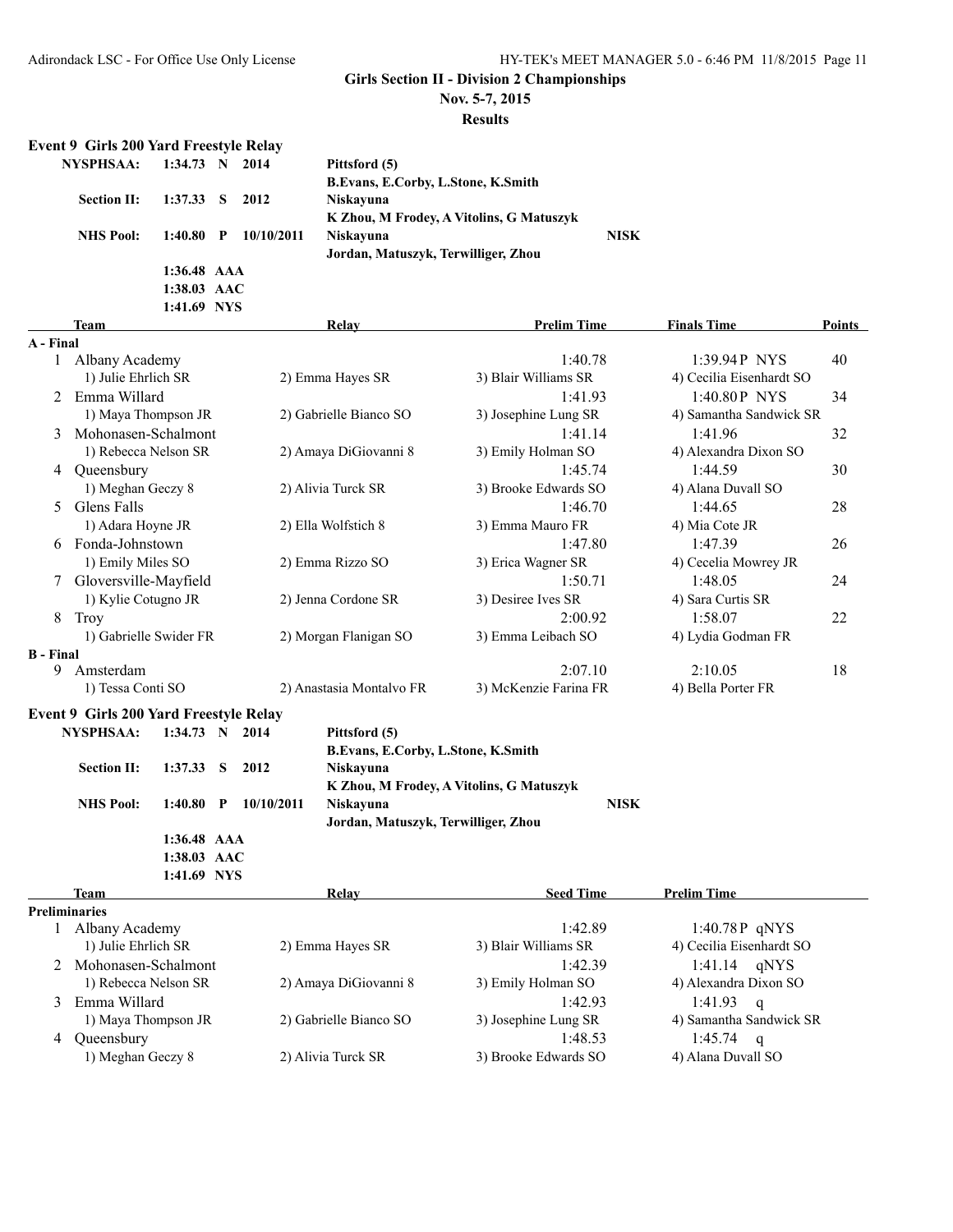**Nov. 5-7, 2015**

| <b>Team</b><br><b>Seed Time</b><br>Relay<br><b>Prelim Time</b><br>Glens Falls<br>1:49.78<br>5<br>1:46.70<br>$\mathbf q$<br>2) Ella Wolfstich 8<br>1) Adara Hoyne JR<br>3) Emma Mauro FR<br>4) Mia Cote JR<br>6 Fonda-Johnstown<br>1:51.70<br>1:47.80<br>$\mathsf{q}$<br>1) Emily Miles SO<br>2) Emma Rizzo SO<br>3) Erica Wagner SR<br>4) Cecelia Mowrey JR<br>Gloversville-Mayfield<br>1:51.22<br>1:50.71<br>$\mathbf{q}$<br>7<br>1) Kylie Cotugno JR<br>3) Desiree Ives SR<br>4) Sara Curtis SR<br>2) Jenna Cordone SR<br>8<br>Troy<br>2:05.55<br>2:00.92<br>$\mathbf q$<br>1) Gabrielle Swider FR<br>2) Morgan Flanigan SO<br>3) Emma Leibach SO<br>4) Lydia Godman FR<br>Amsterdam<br>2:11.04<br>9<br>2:07.10<br>$\mathbf q$ |                |
|----------------------------------------------------------------------------------------------------------------------------------------------------------------------------------------------------------------------------------------------------------------------------------------------------------------------------------------------------------------------------------------------------------------------------------------------------------------------------------------------------------------------------------------------------------------------------------------------------------------------------------------------------------------------------------------------------------------------------------|----------------|
|                                                                                                                                                                                                                                                                                                                                                                                                                                                                                                                                                                                                                                                                                                                                  |                |
|                                                                                                                                                                                                                                                                                                                                                                                                                                                                                                                                                                                                                                                                                                                                  |                |
|                                                                                                                                                                                                                                                                                                                                                                                                                                                                                                                                                                                                                                                                                                                                  |                |
|                                                                                                                                                                                                                                                                                                                                                                                                                                                                                                                                                                                                                                                                                                                                  |                |
|                                                                                                                                                                                                                                                                                                                                                                                                                                                                                                                                                                                                                                                                                                                                  |                |
|                                                                                                                                                                                                                                                                                                                                                                                                                                                                                                                                                                                                                                                                                                                                  |                |
|                                                                                                                                                                                                                                                                                                                                                                                                                                                                                                                                                                                                                                                                                                                                  |                |
|                                                                                                                                                                                                                                                                                                                                                                                                                                                                                                                                                                                                                                                                                                                                  |                |
|                                                                                                                                                                                                                                                                                                                                                                                                                                                                                                                                                                                                                                                                                                                                  |                |
|                                                                                                                                                                                                                                                                                                                                                                                                                                                                                                                                                                                                                                                                                                                                  |                |
| 1) Tessa Conti SO<br>3) McKenzie Farina FR<br>4) Bella Porter FR<br>2) Anastasia Montalvo FR                                                                                                                                                                                                                                                                                                                                                                                                                                                                                                                                                                                                                                     |                |
| Ravena-Coeymans-Selkirk<br>1:52.86<br>DQ                                                                                                                                                                                                                                                                                                                                                                                                                                                                                                                                                                                                                                                                                         |                |
| 1) Gabriella Ricciardi FR<br>2) Emma Rowzee FR<br>3) Carly Gill JR<br>4) Gillian Bartlett 8                                                                                                                                                                                                                                                                                                                                                                                                                                                                                                                                                                                                                                      |                |
| <b>Event 10 Girls 100 Yard Backstroke</b>                                                                                                                                                                                                                                                                                                                                                                                                                                                                                                                                                                                                                                                                                        |                |
| <b>NYSPHSAA:</b><br>2008<br>Kim Holden - Fox Lane<br>53.98<br>$\mathbf N$<br>Fox Lane (1)                                                                                                                                                                                                                                                                                                                                                                                                                                                                                                                                                                                                                                        |                |
| S<br>2011<br><b>Jenna Bickel</b><br>Guilderland-V<br><b>Section II:</b><br>55.31                                                                                                                                                                                                                                                                                                                                                                                                                                                                                                                                                                                                                                                 |                |
| <b>NHS Pool:</b><br>$P = 11/6/2015$<br>Julia Samson<br><b>SHEN</b><br>56.88                                                                                                                                                                                                                                                                                                                                                                                                                                                                                                                                                                                                                                                      |                |
| 55.57 AAA                                                                                                                                                                                                                                                                                                                                                                                                                                                                                                                                                                                                                                                                                                                        |                |
| 56.78 AAC                                                                                                                                                                                                                                                                                                                                                                                                                                                                                                                                                                                                                                                                                                                        |                |
| 1:00.42 NYS                                                                                                                                                                                                                                                                                                                                                                                                                                                                                                                                                                                                                                                                                                                      |                |
| 1:24.00 D2                                                                                                                                                                                                                                                                                                                                                                                                                                                                                                                                                                                                                                                                                                                       |                |
| <b>Prelim Time</b><br><b>Finals Time</b><br>Name<br>Yr School                                                                                                                                                                                                                                                                                                                                                                                                                                                                                                                                                                                                                                                                    | Points         |
| A - Final<br><b>NYS</b>                                                                                                                                                                                                                                                                                                                                                                                                                                                                                                                                                                                                                                                                                                          |                |
| Colleen Quaglia<br>JR Albany Academy<br>59.20<br>58.17<br>1<br>SR Mohonasen-Schalmont<br>59.95                                                                                                                                                                                                                                                                                                                                                                                                                                                                                                                                                                                                                                   | 20             |
| Rebecca Nelson<br><b>NYS</b><br>2<br>58.84<br>SO Maple Hills<br>1:01.51<br>D <sub>2</sub>                                                                                                                                                                                                                                                                                                                                                                                                                                                                                                                                                                                                                                        | 17             |
| Kylie Salerno<br>3<br>1:01.26<br>FR Albany Academy<br>Chloe Derosia<br>D <sub>2</sub>                                                                                                                                                                                                                                                                                                                                                                                                                                                                                                                                                                                                                                            | 16<br>15       |
| 1:02.11<br>1:02.32<br>4<br>Albany Academy<br>Lauren Benson<br>D2<br>8<br>1:02.04<br>1:03.22                                                                                                                                                                                                                                                                                                                                                                                                                                                                                                                                                                                                                                      | 14             |
| 5<br>JR Queensbury<br>Rebecca Scriver<br>D2<br>1:03.77<br>1:03.56                                                                                                                                                                                                                                                                                                                                                                                                                                                                                                                                                                                                                                                                | 13             |
| 6<br>SR Gloversville-Mayfield<br>D <sub>2</sub><br>Desiree Ives<br>1:06.60<br>1:06.22                                                                                                                                                                                                                                                                                                                                                                                                                                                                                                                                                                                                                                            | 12             |
| 7<br>JR Emma Willard                                                                                                                                                                                                                                                                                                                                                                                                                                                                                                                                                                                                                                                                                                             |                |
| 8<br>Sophia Reitich<br>1:06.85<br>1:07.25<br>D2                                                                                                                                                                                                                                                                                                                                                                                                                                                                                                                                                                                                                                                                                  | 11             |
| <b>B</b> - Final<br>Avery Besch<br>FR Albany Academy<br>9<br>1:07.14<br>1:03.26<br>D <sub>2</sub>                                                                                                                                                                                                                                                                                                                                                                                                                                                                                                                                                                                                                                | 9              |
| Willow Swan-Scott<br>FR Queensbury<br>D <sub>2</sub><br>10<br>1:07.28<br>1:06.43                                                                                                                                                                                                                                                                                                                                                                                                                                                                                                                                                                                                                                                 | $\overline{7}$ |
| FR Troy<br>Gabrielle Swider<br>1:08.73<br>D2<br>11<br>1:09.39                                                                                                                                                                                                                                                                                                                                                                                                                                                                                                                                                                                                                                                                    | 6              |
| SR Troy<br>D2<br>12<br>Ria Kobernuss<br>1:09.60<br>1:09.59                                                                                                                                                                                                                                                                                                                                                                                                                                                                                                                                                                                                                                                                       | 5              |
| Glens Falls<br>13<br>Madison Maier<br>8<br>1:10.20<br>1:09.83<br>D <sub>2</sub>                                                                                                                                                                                                                                                                                                                                                                                                                                                                                                                                                                                                                                                  | 4              |
| FR Queensbury<br>D <sub>2</sub><br>Kayla Keddy<br>1:11.96<br>1:11.37<br>14                                                                                                                                                                                                                                                                                                                                                                                                                                                                                                                                                                                                                                                       | 3              |
| SR Queensbury<br>Kristin Van Anden<br>D <sub>2</sub><br>15<br>1:11.79<br>1:12.26                                                                                                                                                                                                                                                                                                                                                                                                                                                                                                                                                                                                                                                 | $\overline{c}$ |
| SR Mohonasen-Schalmont<br>D2<br>16<br>Erin Bascom<br>1:11.47<br>1:13.84                                                                                                                                                                                                                                                                                                                                                                                                                                                                                                                                                                                                                                                          |                |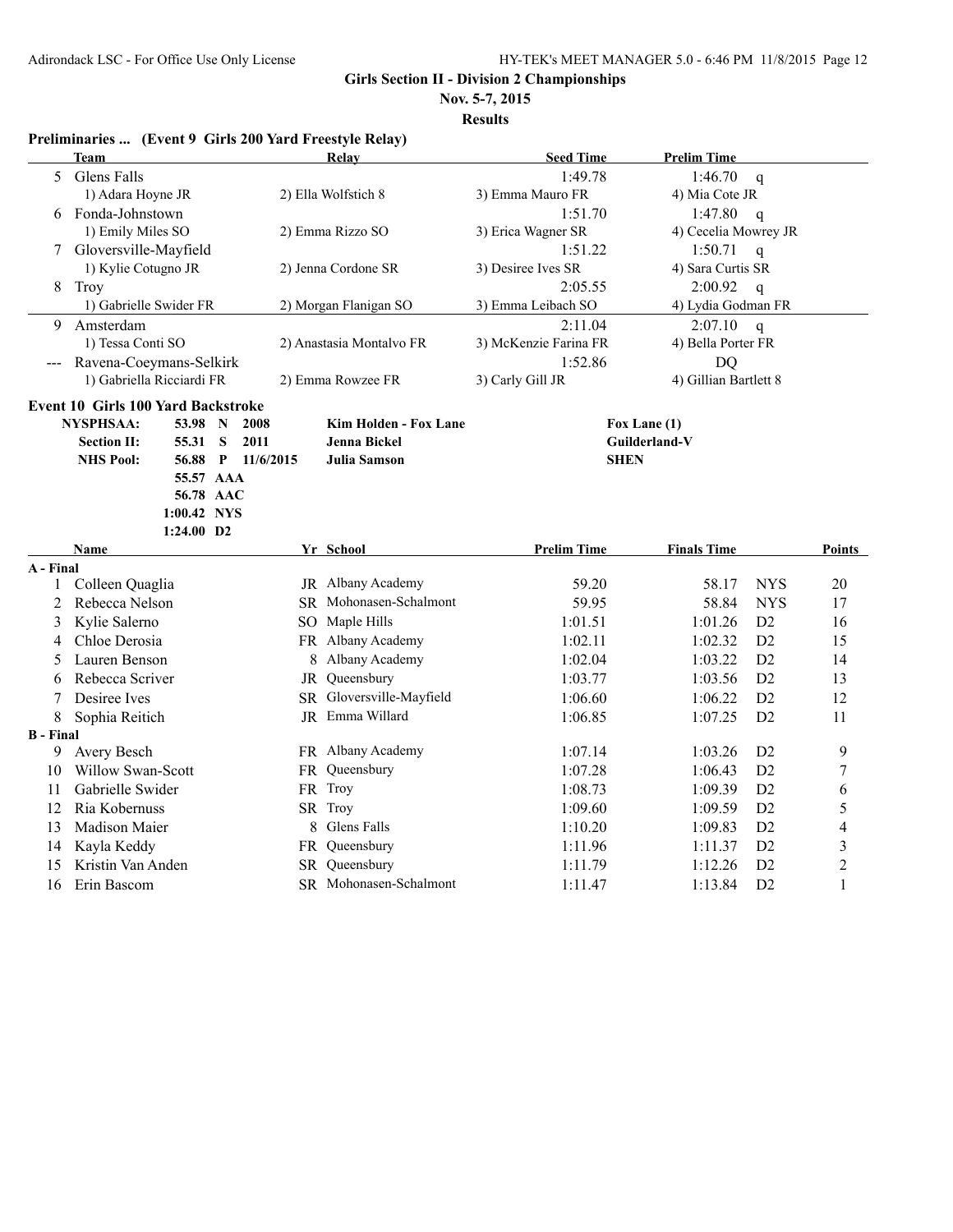**Nov. 5-7, 2015**

|                           | <b>Event 10 Girls 100 Yard Backstroke</b> |                |                            |                                        |                            |
|---------------------------|-------------------------------------------|----------------|----------------------------|----------------------------------------|----------------------------|
|                           | <b>NYSPHSAA:</b><br>53.98                 | 2008<br>N      | Kim Holden - Fox Lane      | Fox Lane (1)                           |                            |
|                           | <b>Section II:</b><br>55.31               | S<br>2011      | <b>Jenna Bickel</b>        | Guilderland-V                          |                            |
|                           | <b>NHS Pool:</b><br>56.88                 | 11/6/2015<br>P | <b>Julia Samson</b>        | <b>SHEN</b>                            |                            |
|                           | 55.57 AAA                                 |                |                            |                                        |                            |
|                           | 56.78 AAC                                 |                |                            |                                        |                            |
|                           | 1:00.42 NYS                               |                |                            |                                        |                            |
|                           | $1:24.00$ D2                              |                |                            |                                        |                            |
|                           | <b>Name</b>                               |                | Yr School                  | <b>Seed Time</b><br><b>Prelim Time</b> |                            |
| <b>Preliminaries</b><br>1 | Colleen Quaglia                           |                | JR Albany Academy          | 59.04                                  | qNYS<br>59.20              |
| 2                         | Rebecca Nelson                            |                | SR Mohonasen-Schalmont     | 1:00.32                                | 59.95<br>qNYS              |
| 3                         | Kylie Salerno                             |                | SO Maple Hills             | 1:03.91                                | 1:01.51<br>qD <sub>2</sub> |
| 4                         | Lauren Benson                             |                | 8 Albany Academy           | 1:01.56                                | 1:02.04<br>qD <sub>2</sub> |
| 5                         | Chloe Derosia                             |                | FR Albany Academy          | 1:04.18                                | 1:02.11<br>qD <sub>2</sub> |
| 6                         | Rebecca Scriver                           | JR             | Queensbury                 | 1:02.97                                | 1:03.77<br>qD2             |
| 7                         | Desiree Ives                              |                | SR Gloversville-Mayfield   | 1:09.17                                | 1:06.60<br>qD2             |
| 8                         | Sophia Reitich                            |                | JR Emma Willard            | 1:10.53                                | qD2<br>1:06.85             |
| 9                         | Avery Besch                               |                | FR Albany Academy          | 1:07.99                                | 1:07.14<br>qD2             |
| 10                        | Willow Swan-Scott                         | FR             | Queensbury                 | 1:07.71                                | 1:07.28<br>qD2             |
| 11                        | Gabrielle Swider                          |                | FR Troy                    | 1:10.32                                | 1:08.73<br>qD <sub>2</sub> |
| 12                        | Ria Kobernuss                             |                | SR Troy                    | 1:11.16                                | 1:09.60<br>qD2             |
| 13                        | <b>Madison Maier</b>                      |                | 8 Glens Falls              | 1:14.23                                | 1:10.20<br>qD2             |
| 14                        | Erin Bascom                               |                | SR Mohonasen-Schalmont     | 1:13.99                                | 1:11.47<br>qD2             |
| 15                        | Kristin Van Anden                         | SR             | Queensbury                 | 1:11.30                                | 1:11.79<br>qD <sub>2</sub> |
| 16                        | Kayla Keddy                               |                | FR Queensbury              | 1:11.51                                | qD <sub>2</sub><br>1:11.96 |
| 17                        | Naomi Park                                |                | JR Emma Willard            | 1:13.50                                | 1:12.38<br>D2              |
| 18                        | Jenna Cordone                             |                | SR Gloversville-Mayfield   | 1:14.27                                | 1:12.91<br>D <sub>2</sub>  |
| 19                        | Yleina Armando                            |                | JR Glens Falls             | 1:16.28                                | D2<br>1:13.00              |
| 20                        | Jada Diodato                              |                | SR Gloversville-Mayfield   | 1:15.90                                | D2<br>1:13.14              |
| 21                        | Hailey Morgan                             |                | FR Ravena-Coeymans-Selkirk | 1:15.07                                | D2<br>1:13.47              |
| 22                        | Taylor Scarincio                          |                | SO Glens Falls             | 1:16.91                                | 1:14.05<br>D2              |
| 23                        | Sophia Frenyea                            |                | FR Fonda-Johnstown         | 1:16.60                                | D2<br>1:15.27              |
| 24                        | Mikayla Becker                            |                | JR Gloversville-Mayfield   | 1:17.33                                | D2<br>1:16.33              |
| 25                        | Grace Gohn                                |                | 8 Glens Falls              | 1:19.23                                | D2<br>1:16.96              |
| 26                        | Paige Bertuch                             |                | SO Amsterdam               | 1:22.32                                | D2<br>1:17.37              |
| 27                        | Lauren Santiago                           |                | FR Amsterdam               | 1:20.86                                | D2<br>1:18.25              |
| 28                        | Olivia Muller                             |                | SO Mohonasen-Schalmont     | 1:20.40                                | D2<br>1:19.49              |
| 29                        | Caroline Galt                             |                | SO Emma Willard            | 1:23.51                                | D2<br>1:19.61              |
| 30                        | Grace Patrei                              |                | 8 Amsterdam                | 1:23.74                                | 1:22.63<br>D2              |
| 31                        | Olivia Brahler                            |                | SO Amsterdam               | 1:20.63                                | 1:23.97<br>D2              |
| 32                        | Bethany Pochobradsky                      |                | JR Mohonasen-Schalmont     | 1:21.76                                | 1:24.26                    |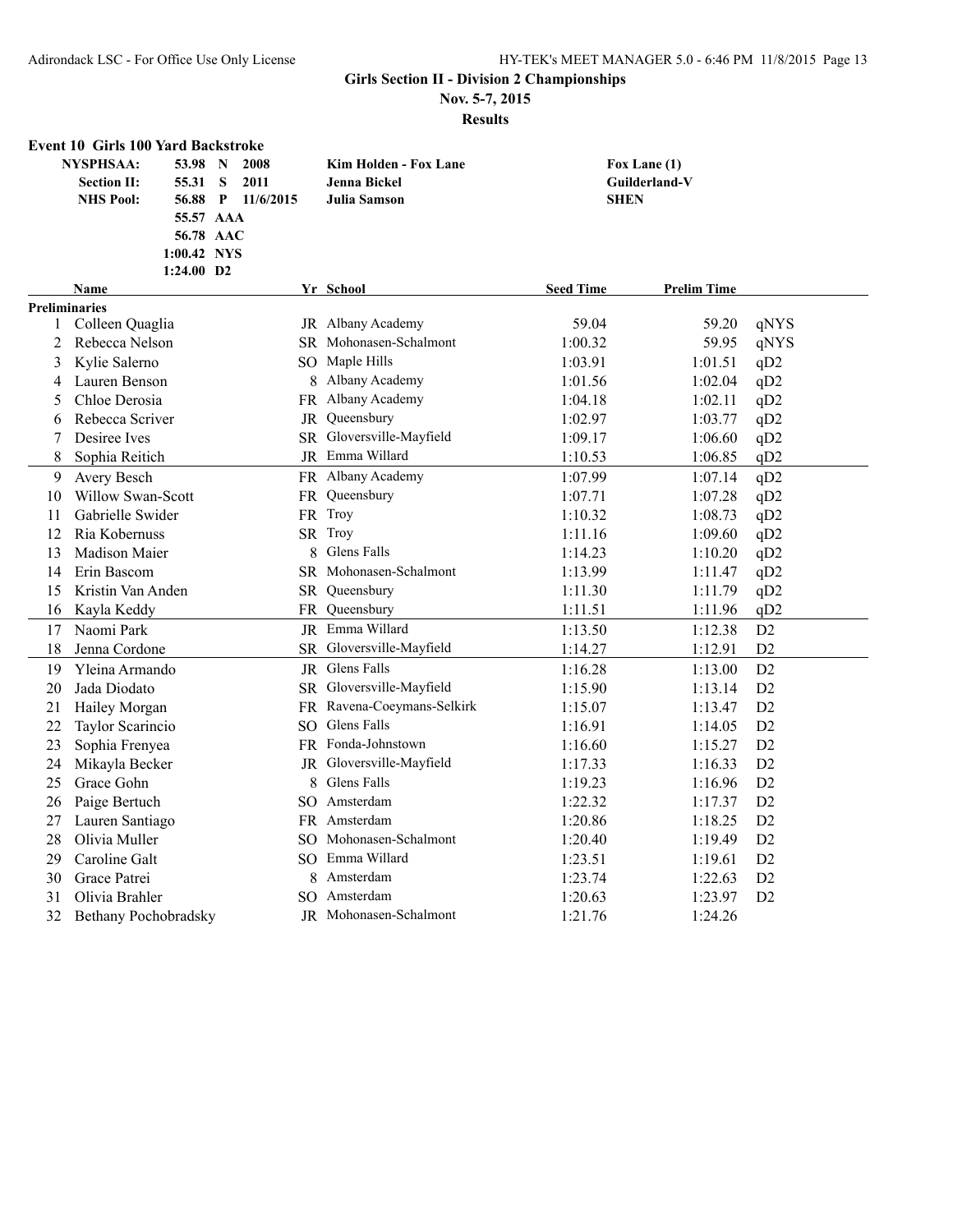**Nov. 5-7, 2015**

| <b>NYSPHSAA:</b><br>$1:02.19$ N<br>2014<br>Long Beach (11)<br><b>Margaret Aroesty-Long Beach</b><br>S<br>2014<br>Olivia Jack<br><b>BH-BL-SG</b><br><b>Section II:</b><br>1:02.86<br><b>NHS Pool:</b><br>$\mathbf{P}$<br>10/10/2012<br>Olivia Jack<br><b>BH-BL-SG</b><br>1:02.86<br>$1:03.77$ AAA<br>1:05.10 AAC<br>1:08.60 NYS<br>1:30.00 D2<br>Yr School<br><b>Prelim Time</b><br><b>Finals Time</b><br>Points<br><b>Name</b><br>A - Final<br>FR Ravena-Coeymans-Selkirk<br>Gillian Burch<br><b>NYS</b><br>20<br>1:06.97<br>1:06.56<br>1<br>JR Gloversville-Mayfield<br>Kylie Cotugno<br>D2<br>2<br>1:09.03<br>1:09.69<br>17<br>Isabella Amedio<br>FR Albany Academy<br>D2<br>1:13.60<br>1:13.29<br>3<br>16<br>Queensbury<br>Natalie Giumarra<br>1:13.64<br>D <sub>2</sub><br>15<br>8<br>1:13.32<br>4<br>SR Emma Willard<br>D2<br>Josephine Lung<br>1:13.79<br>1:13.62<br>14<br>5<br><b>Glens Falls</b><br>Emma Mauro<br>D2<br><b>FR</b><br>1:15.59<br>1:14.40<br>13<br>6<br>SR Albany Academy<br>D2<br>12<br><b>Emily Broder</b><br>1:15.57<br>1:16.06<br>7<br>SO Fonda-Johnstown<br>1:16.12<br>D2<br>8<br><b>Emily Miles</b><br>1:16.76<br>11<br><b>B</b> - Final<br>SO Mohonasen-Schalmont<br>9<br>9<br>Laura Gemmett<br>1:20.11<br>1:18.55<br>D <sub>2</sub><br>Hannah Hewlett<br>SR Queensbury<br>$*10$<br>1:21.81<br>1:20.22<br>D <sub>2</sub><br>6.50<br>SR Troy<br>Madeline McDermott<br>D2<br>6.50<br>$*10$<br>1:19.71<br>1:20.22<br>Genevieve Coutant<br>Queensbury<br>D2<br>5<br>12<br>1:22.43<br>1:21.66<br>8<br>Glens Falls<br>Cambrie Schliff<br>13<br>SO.<br>1:22.11<br>1:22.17<br>D <sub>2</sub><br>4<br>JR Glens Falls<br>$*14$<br><b>Bridget Bruen</b><br>1:22.07<br>1:22.54<br>D <sub>2</sub><br>2.50<br>Amsterdam<br>Paige Bertuch<br>1:22.09<br>D2<br>2.50<br>$*14$<br>SO.<br>1:22.54<br>Jasmine Dixon<br>SR Troy<br>1:22.42<br>1:23.52<br>D2<br>16<br>1<br><b>Event 11 Girls 100 Yard Breaststroke</b><br><b>NYSPHSAA:</b><br>$1:02.19$ N<br>2014<br><b>Margaret Aroesty-Long Beach</b><br>Long Beach (11)<br>2014<br>Olivia Jack<br><b>Section II:</b><br>1:02.86<br>S<br><b>BH-BL-SG</b><br>$\mathbf{P}$<br>10/10/2012<br><b>BH-BL-SG</b><br><b>NHS Pool:</b><br>1:02.86<br>Olivia Jack<br>1:03.77 AAA<br>1:05.10 AAC<br>1:08.60 NYS |
|---------------------------------------------------------------------------------------------------------------------------------------------------------------------------------------------------------------------------------------------------------------------------------------------------------------------------------------------------------------------------------------------------------------------------------------------------------------------------------------------------------------------------------------------------------------------------------------------------------------------------------------------------------------------------------------------------------------------------------------------------------------------------------------------------------------------------------------------------------------------------------------------------------------------------------------------------------------------------------------------------------------------------------------------------------------------------------------------------------------------------------------------------------------------------------------------------------------------------------------------------------------------------------------------------------------------------------------------------------------------------------------------------------------------------------------------------------------------------------------------------------------------------------------------------------------------------------------------------------------------------------------------------------------------------------------------------------------------------------------------------------------------------------------------------------------------------------------------------------------------------------------------------------------------------------------------------------------------------------------------------------------------------------------------------------------------------------------------------------------------------------------------------------------------------------------------------------------------------------------------------------------|
|                                                                                                                                                                                                                                                                                                                                                                                                                                                                                                                                                                                                                                                                                                                                                                                                                                                                                                                                                                                                                                                                                                                                                                                                                                                                                                                                                                                                                                                                                                                                                                                                                                                                                                                                                                                                                                                                                                                                                                                                                                                                                                                                                                                                                                                               |
|                                                                                                                                                                                                                                                                                                                                                                                                                                                                                                                                                                                                                                                                                                                                                                                                                                                                                                                                                                                                                                                                                                                                                                                                                                                                                                                                                                                                                                                                                                                                                                                                                                                                                                                                                                                                                                                                                                                                                                                                                                                                                                                                                                                                                                                               |
|                                                                                                                                                                                                                                                                                                                                                                                                                                                                                                                                                                                                                                                                                                                                                                                                                                                                                                                                                                                                                                                                                                                                                                                                                                                                                                                                                                                                                                                                                                                                                                                                                                                                                                                                                                                                                                                                                                                                                                                                                                                                                                                                                                                                                                                               |
|                                                                                                                                                                                                                                                                                                                                                                                                                                                                                                                                                                                                                                                                                                                                                                                                                                                                                                                                                                                                                                                                                                                                                                                                                                                                                                                                                                                                                                                                                                                                                                                                                                                                                                                                                                                                                                                                                                                                                                                                                                                                                                                                                                                                                                                               |
|                                                                                                                                                                                                                                                                                                                                                                                                                                                                                                                                                                                                                                                                                                                                                                                                                                                                                                                                                                                                                                                                                                                                                                                                                                                                                                                                                                                                                                                                                                                                                                                                                                                                                                                                                                                                                                                                                                                                                                                                                                                                                                                                                                                                                                                               |
|                                                                                                                                                                                                                                                                                                                                                                                                                                                                                                                                                                                                                                                                                                                                                                                                                                                                                                                                                                                                                                                                                                                                                                                                                                                                                                                                                                                                                                                                                                                                                                                                                                                                                                                                                                                                                                                                                                                                                                                                                                                                                                                                                                                                                                                               |
|                                                                                                                                                                                                                                                                                                                                                                                                                                                                                                                                                                                                                                                                                                                                                                                                                                                                                                                                                                                                                                                                                                                                                                                                                                                                                                                                                                                                                                                                                                                                                                                                                                                                                                                                                                                                                                                                                                                                                                                                                                                                                                                                                                                                                                                               |
|                                                                                                                                                                                                                                                                                                                                                                                                                                                                                                                                                                                                                                                                                                                                                                                                                                                                                                                                                                                                                                                                                                                                                                                                                                                                                                                                                                                                                                                                                                                                                                                                                                                                                                                                                                                                                                                                                                                                                                                                                                                                                                                                                                                                                                                               |
|                                                                                                                                                                                                                                                                                                                                                                                                                                                                                                                                                                                                                                                                                                                                                                                                                                                                                                                                                                                                                                                                                                                                                                                                                                                                                                                                                                                                                                                                                                                                                                                                                                                                                                                                                                                                                                                                                                                                                                                                                                                                                                                                                                                                                                                               |
|                                                                                                                                                                                                                                                                                                                                                                                                                                                                                                                                                                                                                                                                                                                                                                                                                                                                                                                                                                                                                                                                                                                                                                                                                                                                                                                                                                                                                                                                                                                                                                                                                                                                                                                                                                                                                                                                                                                                                                                                                                                                                                                                                                                                                                                               |
|                                                                                                                                                                                                                                                                                                                                                                                                                                                                                                                                                                                                                                                                                                                                                                                                                                                                                                                                                                                                                                                                                                                                                                                                                                                                                                                                                                                                                                                                                                                                                                                                                                                                                                                                                                                                                                                                                                                                                                                                                                                                                                                                                                                                                                                               |
|                                                                                                                                                                                                                                                                                                                                                                                                                                                                                                                                                                                                                                                                                                                                                                                                                                                                                                                                                                                                                                                                                                                                                                                                                                                                                                                                                                                                                                                                                                                                                                                                                                                                                                                                                                                                                                                                                                                                                                                                                                                                                                                                                                                                                                                               |
|                                                                                                                                                                                                                                                                                                                                                                                                                                                                                                                                                                                                                                                                                                                                                                                                                                                                                                                                                                                                                                                                                                                                                                                                                                                                                                                                                                                                                                                                                                                                                                                                                                                                                                                                                                                                                                                                                                                                                                                                                                                                                                                                                                                                                                                               |
|                                                                                                                                                                                                                                                                                                                                                                                                                                                                                                                                                                                                                                                                                                                                                                                                                                                                                                                                                                                                                                                                                                                                                                                                                                                                                                                                                                                                                                                                                                                                                                                                                                                                                                                                                                                                                                                                                                                                                                                                                                                                                                                                                                                                                                                               |
|                                                                                                                                                                                                                                                                                                                                                                                                                                                                                                                                                                                                                                                                                                                                                                                                                                                                                                                                                                                                                                                                                                                                                                                                                                                                                                                                                                                                                                                                                                                                                                                                                                                                                                                                                                                                                                                                                                                                                                                                                                                                                                                                                                                                                                                               |
|                                                                                                                                                                                                                                                                                                                                                                                                                                                                                                                                                                                                                                                                                                                                                                                                                                                                                                                                                                                                                                                                                                                                                                                                                                                                                                                                                                                                                                                                                                                                                                                                                                                                                                                                                                                                                                                                                                                                                                                                                                                                                                                                                                                                                                                               |
|                                                                                                                                                                                                                                                                                                                                                                                                                                                                                                                                                                                                                                                                                                                                                                                                                                                                                                                                                                                                                                                                                                                                                                                                                                                                                                                                                                                                                                                                                                                                                                                                                                                                                                                                                                                                                                                                                                                                                                                                                                                                                                                                                                                                                                                               |
|                                                                                                                                                                                                                                                                                                                                                                                                                                                                                                                                                                                                                                                                                                                                                                                                                                                                                                                                                                                                                                                                                                                                                                                                                                                                                                                                                                                                                                                                                                                                                                                                                                                                                                                                                                                                                                                                                                                                                                                                                                                                                                                                                                                                                                                               |
|                                                                                                                                                                                                                                                                                                                                                                                                                                                                                                                                                                                                                                                                                                                                                                                                                                                                                                                                                                                                                                                                                                                                                                                                                                                                                                                                                                                                                                                                                                                                                                                                                                                                                                                                                                                                                                                                                                                                                                                                                                                                                                                                                                                                                                                               |
|                                                                                                                                                                                                                                                                                                                                                                                                                                                                                                                                                                                                                                                                                                                                                                                                                                                                                                                                                                                                                                                                                                                                                                                                                                                                                                                                                                                                                                                                                                                                                                                                                                                                                                                                                                                                                                                                                                                                                                                                                                                                                                                                                                                                                                                               |
|                                                                                                                                                                                                                                                                                                                                                                                                                                                                                                                                                                                                                                                                                                                                                                                                                                                                                                                                                                                                                                                                                                                                                                                                                                                                                                                                                                                                                                                                                                                                                                                                                                                                                                                                                                                                                                                                                                                                                                                                                                                                                                                                                                                                                                                               |
|                                                                                                                                                                                                                                                                                                                                                                                                                                                                                                                                                                                                                                                                                                                                                                                                                                                                                                                                                                                                                                                                                                                                                                                                                                                                                                                                                                                                                                                                                                                                                                                                                                                                                                                                                                                                                                                                                                                                                                                                                                                                                                                                                                                                                                                               |
|                                                                                                                                                                                                                                                                                                                                                                                                                                                                                                                                                                                                                                                                                                                                                                                                                                                                                                                                                                                                                                                                                                                                                                                                                                                                                                                                                                                                                                                                                                                                                                                                                                                                                                                                                                                                                                                                                                                                                                                                                                                                                                                                                                                                                                                               |
|                                                                                                                                                                                                                                                                                                                                                                                                                                                                                                                                                                                                                                                                                                                                                                                                                                                                                                                                                                                                                                                                                                                                                                                                                                                                                                                                                                                                                                                                                                                                                                                                                                                                                                                                                                                                                                                                                                                                                                                                                                                                                                                                                                                                                                                               |
|                                                                                                                                                                                                                                                                                                                                                                                                                                                                                                                                                                                                                                                                                                                                                                                                                                                                                                                                                                                                                                                                                                                                                                                                                                                                                                                                                                                                                                                                                                                                                                                                                                                                                                                                                                                                                                                                                                                                                                                                                                                                                                                                                                                                                                                               |
|                                                                                                                                                                                                                                                                                                                                                                                                                                                                                                                                                                                                                                                                                                                                                                                                                                                                                                                                                                                                                                                                                                                                                                                                                                                                                                                                                                                                                                                                                                                                                                                                                                                                                                                                                                                                                                                                                                                                                                                                                                                                                                                                                                                                                                                               |
| 1:30.00 D2                                                                                                                                                                                                                                                                                                                                                                                                                                                                                                                                                                                                                                                                                                                                                                                                                                                                                                                                                                                                                                                                                                                                                                                                                                                                                                                                                                                                                                                                                                                                                                                                                                                                                                                                                                                                                                                                                                                                                                                                                                                                                                                                                                                                                                                    |
| Yr School<br><b>Seed Time</b><br>Name<br><b>Prelim Time</b>                                                                                                                                                                                                                                                                                                                                                                                                                                                                                                                                                                                                                                                                                                                                                                                                                                                                                                                                                                                                                                                                                                                                                                                                                                                                                                                                                                                                                                                                                                                                                                                                                                                                                                                                                                                                                                                                                                                                                                                                                                                                                                                                                                                                   |
| <b>Preliminaries</b>                                                                                                                                                                                                                                                                                                                                                                                                                                                                                                                                                                                                                                                                                                                                                                                                                                                                                                                                                                                                                                                                                                                                                                                                                                                                                                                                                                                                                                                                                                                                                                                                                                                                                                                                                                                                                                                                                                                                                                                                                                                                                                                                                                                                                                          |
| FR Ravena-Coeymans-Selkirk<br>1:07.66<br>1:06.97<br>qNYS<br>1 Gillian Burch                                                                                                                                                                                                                                                                                                                                                                                                                                                                                                                                                                                                                                                                                                                                                                                                                                                                                                                                                                                                                                                                                                                                                                                                                                                                                                                                                                                                                                                                                                                                                                                                                                                                                                                                                                                                                                                                                                                                                                                                                                                                                                                                                                                   |
| JR Gloversville-Mayfield<br>Kylie Cotugno<br>1:09.03<br>1:14.82<br>qD2<br>2                                                                                                                                                                                                                                                                                                                                                                                                                                                                                                                                                                                                                                                                                                                                                                                                                                                                                                                                                                                                                                                                                                                                                                                                                                                                                                                                                                                                                                                                                                                                                                                                                                                                                                                                                                                                                                                                                                                                                                                                                                                                                                                                                                                   |
| Isabella Amedio<br>FR Albany Academy<br>1:12.29<br>qD2<br>3<br>1:13.60                                                                                                                                                                                                                                                                                                                                                                                                                                                                                                                                                                                                                                                                                                                                                                                                                                                                                                                                                                                                                                                                                                                                                                                                                                                                                                                                                                                                                                                                                                                                                                                                                                                                                                                                                                                                                                                                                                                                                                                                                                                                                                                                                                                        |
| Queensbury<br>Natalie Giumarra<br>8<br>1:14.84<br>1:13.64<br>qD2<br>4                                                                                                                                                                                                                                                                                                                                                                                                                                                                                                                                                                                                                                                                                                                                                                                                                                                                                                                                                                                                                                                                                                                                                                                                                                                                                                                                                                                                                                                                                                                                                                                                                                                                                                                                                                                                                                                                                                                                                                                                                                                                                                                                                                                         |
| SR Emma Willard<br>Josephine Lung<br>qD2<br>1:15.77<br>1:13.79<br>5                                                                                                                                                                                                                                                                                                                                                                                                                                                                                                                                                                                                                                                                                                                                                                                                                                                                                                                                                                                                                                                                                                                                                                                                                                                                                                                                                                                                                                                                                                                                                                                                                                                                                                                                                                                                                                                                                                                                                                                                                                                                                                                                                                                           |
| SR Albany Academy<br><b>Emily Broder</b><br>1:18.65<br>qD2<br>1:15.57<br>6                                                                                                                                                                                                                                                                                                                                                                                                                                                                                                                                                                                                                                                                                                                                                                                                                                                                                                                                                                                                                                                                                                                                                                                                                                                                                                                                                                                                                                                                                                                                                                                                                                                                                                                                                                                                                                                                                                                                                                                                                                                                                                                                                                                    |
| FR Glens Falls<br>Emma Mauro<br>1:18.65<br>1:15.59<br>qD2<br>7                                                                                                                                                                                                                                                                                                                                                                                                                                                                                                                                                                                                                                                                                                                                                                                                                                                                                                                                                                                                                                                                                                                                                                                                                                                                                                                                                                                                                                                                                                                                                                                                                                                                                                                                                                                                                                                                                                                                                                                                                                                                                                                                                                                                |
| SO Fonda-Johnstown<br>8<br><b>Emily Miles</b><br>1:16.53<br>qD2<br>1:16.12                                                                                                                                                                                                                                                                                                                                                                                                                                                                                                                                                                                                                                                                                                                                                                                                                                                                                                                                                                                                                                                                                                                                                                                                                                                                                                                                                                                                                                                                                                                                                                                                                                                                                                                                                                                                                                                                                                                                                                                                                                                                                                                                                                                    |
| qD2<br>Madeline McDermott<br>SR Troy<br>1:22.07<br>1:19.71<br>9                                                                                                                                                                                                                                                                                                                                                                                                                                                                                                                                                                                                                                                                                                                                                                                                                                                                                                                                                                                                                                                                                                                                                                                                                                                                                                                                                                                                                                                                                                                                                                                                                                                                                                                                                                                                                                                                                                                                                                                                                                                                                                                                                                                               |
| SO Mohonasen-Schalmont<br>Laura Gemmett<br>1:20.11<br>qD2<br>1:17.81<br>10                                                                                                                                                                                                                                                                                                                                                                                                                                                                                                                                                                                                                                                                                                                                                                                                                                                                                                                                                                                                                                                                                                                                                                                                                                                                                                                                                                                                                                                                                                                                                                                                                                                                                                                                                                                                                                                                                                                                                                                                                                                                                                                                                                                    |
| SR Queensbury<br>Hannah Hewlett<br>qD <sub>2</sub><br>1:20.03<br>1:21.81<br>11                                                                                                                                                                                                                                                                                                                                                                                                                                                                                                                                                                                                                                                                                                                                                                                                                                                                                                                                                                                                                                                                                                                                                                                                                                                                                                                                                                                                                                                                                                                                                                                                                                                                                                                                                                                                                                                                                                                                                                                                                                                                                                                                                                                |
| JR Glens Falls<br>12<br><b>Bridget Bruen</b><br>1:22.07<br>qD2<br>1:26.68                                                                                                                                                                                                                                                                                                                                                                                                                                                                                                                                                                                                                                                                                                                                                                                                                                                                                                                                                                                                                                                                                                                                                                                                                                                                                                                                                                                                                                                                                                                                                                                                                                                                                                                                                                                                                                                                                                                                                                                                                                                                                                                                                                                     |
| SO Amsterdam<br>Paige Bertuch<br>1:29.05<br>1:22.09<br>qD2<br>13                                                                                                                                                                                                                                                                                                                                                                                                                                                                                                                                                                                                                                                                                                                                                                                                                                                                                                                                                                                                                                                                                                                                                                                                                                                                                                                                                                                                                                                                                                                                                                                                                                                                                                                                                                                                                                                                                                                                                                                                                                                                                                                                                                                              |
| SO Glens Falls<br>Cambrie Schliff<br>1:23.81<br>1:22.11<br>qD2<br>14                                                                                                                                                                                                                                                                                                                                                                                                                                                                                                                                                                                                                                                                                                                                                                                                                                                                                                                                                                                                                                                                                                                                                                                                                                                                                                                                                                                                                                                                                                                                                                                                                                                                                                                                                                                                                                                                                                                                                                                                                                                                                                                                                                                          |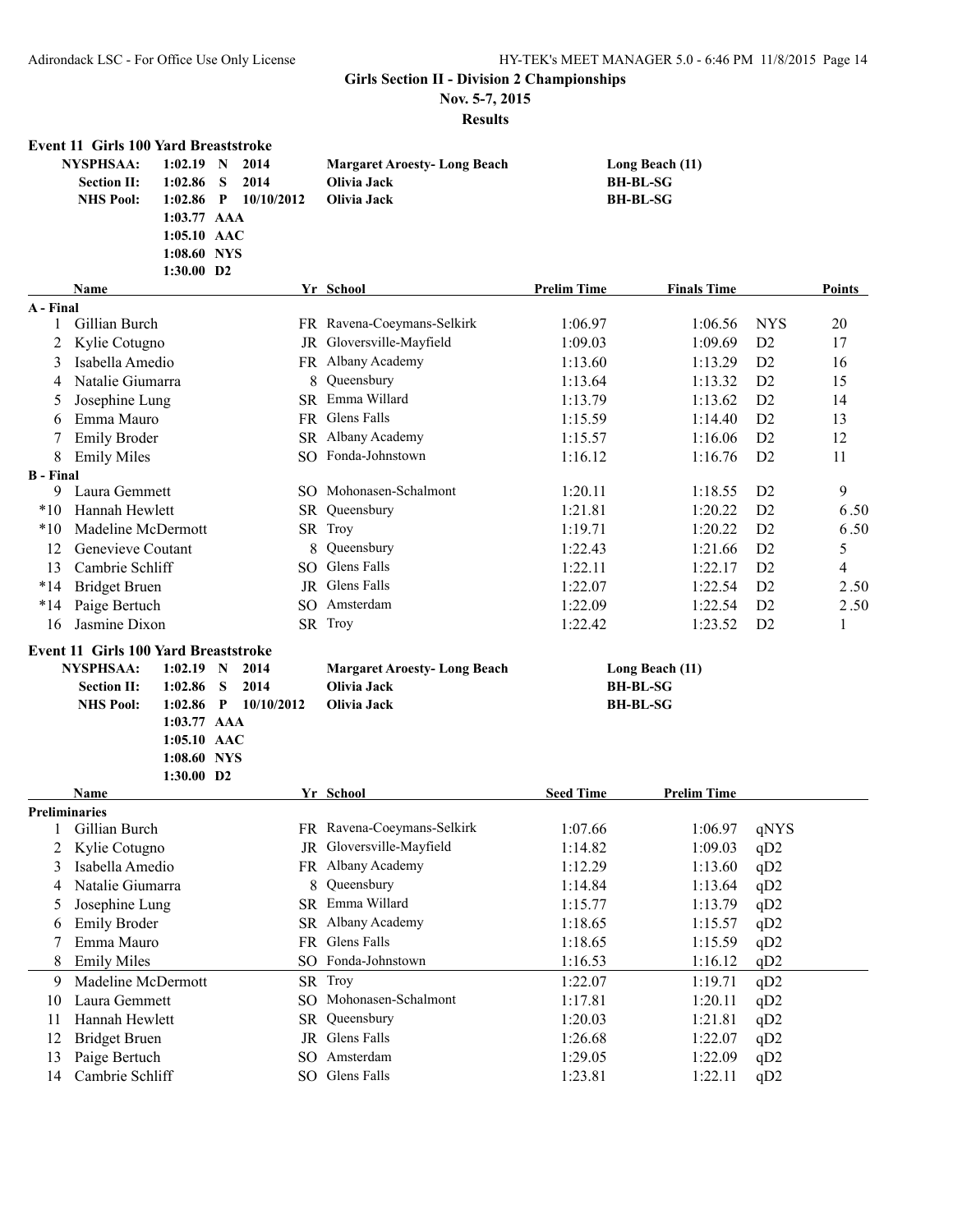**Nov. 5-7, 2015**

**Results**

#### **Preliminaries ... (Event 11 Girls 100 Yard Breaststroke)**

|                  | <b>Name</b>                                    |                |   |           | Yr School                               | <b>Seed Time</b>              | <b>Prelim Time</b>           |        |
|------------------|------------------------------------------------|----------------|---|-----------|-----------------------------------------|-------------------------------|------------------------------|--------|
| 15               | Jasmine Dixon                                  |                |   |           | SR Troy                                 | 1:21.80                       | 1:22.42<br>qD2               |        |
| 16               | Genevieve Coutant                              |                |   | 8         | Queensbury                              | 1:21.04                       | 1:22.43<br>qD2               |        |
| 17               | Emma Leibach                                   |                |   |           | SO Troy                                 | 1:21.11                       | 1:23.44<br>D <sub>2</sub>    |        |
| 18               | Hannah Rienzo                                  |                |   |           | JR Troy                                 | 1:25.70                       | 1:24.34<br>D <sub>2</sub>    |        |
| 19               | Tang Le                                        |                |   |           | JR Emma Willard                         | 1:24.63                       | D2<br>1:24.66                |        |
| 20               | <b>Breityn Barnhart</b>                        |                |   |           | 8 Mohonasen-Schalmont                   | 1:20.08                       | 1:24.68<br>D <sub>2</sub>    |        |
| 21               | Katherine Foster                               |                |   |           | SO Emma Willard                         | 1:27.19                       | 1:25.70<br>D <sub>2</sub>    |        |
| 22               | Callie Hewlett                                 |                |   | SO.       | Queensbury                              | 1:29.91                       | 1:27.01<br>D <sub>2</sub>    |        |
| 23               | Payton Biasini                                 |                |   |           | SO Gloversville-Mayfield                | 1:27.70                       | 1:27.45<br>D <sub>2</sub>    |        |
| 24               | Maddie Montanye                                |                |   |           | JR Mohonasen-Schalmont                  | 1:29.62                       | 1:28.97<br>D <sub>2</sub>    |        |
| 25               | Maddison Spencer                               |                |   |           | FR Albany Academy                       | 1:27.20                       | 1:29.35<br>D <sub>2</sub>    |        |
| 26               | <b>Emily Bascom</b>                            |                |   |           | SO Mohonasen-Schalmont                  | 1:26.03                       | 1:30.30                      |        |
| 27               | Kaley Pagnotta                                 |                |   | 8         | Ravena-Coeymans-Selkirk                 | 1:27.89                       | 1:31.62                      |        |
| 28               | Izzy Topper                                    |                |   | SO.       | Glens Falls                             | 1:29.63                       | 1:32.65                      |        |
|                  | <b>Event 12 Girls 400 Yard Freestyle Relay</b> |                |   |           |                                         |                               |                              |        |
|                  | <b>NYSPHSAA:</b>                               | 3:26.98 N 2013 |   |           | Clarence (6)                            |                               |                              |        |
|                  |                                                |                |   |           | D.Rommel, R.Anthone, V.Butler, S.Modeas |                               |                              |        |
|                  | <b>Section II:</b>                             | 3:28.84        | S | 2011      | Niskayuna                               |                               |                              |        |
|                  |                                                |                |   |           | K Zhou, E Terwilliger, M Frodey, Jordan |                               |                              |        |
|                  | <b>NHS Pool:</b>                               | $3:36.49$ P    |   | 10/1/2011 | Niskayuna                               | <b>NISK</b>                   |                              |        |
|                  |                                                |                |   |           | Zhou, Frodey, Terwilliger, Jordan       |                               |                              |        |
|                  |                                                | 3:29.68 AAA    |   |           |                                         |                               |                              |        |
|                  |                                                | 3:33.05 AAC    |   |           |                                         |                               |                              |        |
|                  | <b>Team</b>                                    | 3:42.73 NYS    |   |           |                                         |                               | <b>Finals Time</b>           | Points |
| A - Final        |                                                |                |   |           | Relay                                   | <b>Prelim Time</b>            |                              |        |
|                  | 1 Mohonasen-Schalmont                          |                |   |           |                                         |                               |                              |        |
|                  |                                                |                |   |           |                                         |                               |                              |        |
|                  |                                                |                |   |           |                                         | 3:41.94                       | <b>NYS</b><br>3:41.49        | 40     |
|                  | 1) Rebecca Nelson SR                           |                |   |           | 2) Amaya DiGiovanni 8                   | 3) Emily Holman SO            | 4) Alexandra Dixon SO        |        |
|                  | 2 Albany Academy                               |                |   |           |                                         | 3:51.64                       | 3:45.89                      | 34     |
| 3                | 1) Cecilia Eisenhardt SO                       |                |   |           | 2) Avery Besch FR                       | 3) Emma Hayes SR<br>3:53.45   | 4) Colleen Quaglia JR        |        |
|                  | Glens Falls<br>1) Mia Cote JR                  |                |   |           | 2) Ella Wolfstich 8                     | 3) Emma Mauro FR              | 3:47.25<br>4) Adara Hoyne JR | 32     |
| 4                | Queensbury                                     |                |   |           |                                         | 3:51.88                       | 3:49.39                      | 30     |
|                  | 1) Alana Duvall SO                             |                |   |           | 2) Rebecca Scriver JR                   | 3) Alivia Turck SR            | 4) Brooke Edwards SO         |        |
| 5                | Fonda-Johnstown                                |                |   |           |                                         | 3:57.45                       | 3:57.67                      | 28     |
|                  | 1) Erica Wagner SR                             |                |   |           | 2) Emma Rizzo SO                        | 3) Cecelia Mowrey JR          | 4) Emily Miles SO            |        |
| 6                | Emma Willard                                   |                |   |           |                                         | 4:09.95                       | 4:03.97                      | 26     |
|                  | 1) Chandra Leung SO                            |                |   |           | 2) Caroline Versaci FR                  | 3) Abigail Nguyen SO          | 4) Sophia Reitich JR         |        |
|                  | 7 Troy                                         |                |   |           |                                         | 4:06.55                       | 4:05.79                      | 24     |
|                  | 1) Nora Reynolds SR                            |                |   |           | 2) Madeline McDermott SR                | 3) Ria Kobernuss SR           | 4) Jasmine Dixon SR          |        |
| 8                | Gloversville-Mayfield                          |                |   |           |                                         | 4:13.08                       | 4:12.37                      | 22     |
|                  | 1) Jennifer Vickery SO                         |                |   |           | 2) Jenna Cordone SR                     | 3) Taylor Wadsworth JR        | 4) Jada Diodato SR           |        |
| <b>B</b> - Final |                                                |                |   |           |                                         |                               |                              |        |
| 9.               | Amsterdam<br>1) Lauren Santiago FR             |                |   |           | 2) Anastasia Montalvo FR                | 4:48.42<br>3) Bella Porter FR | 4:53.54<br>4) Tessa Conti SO | 18     |